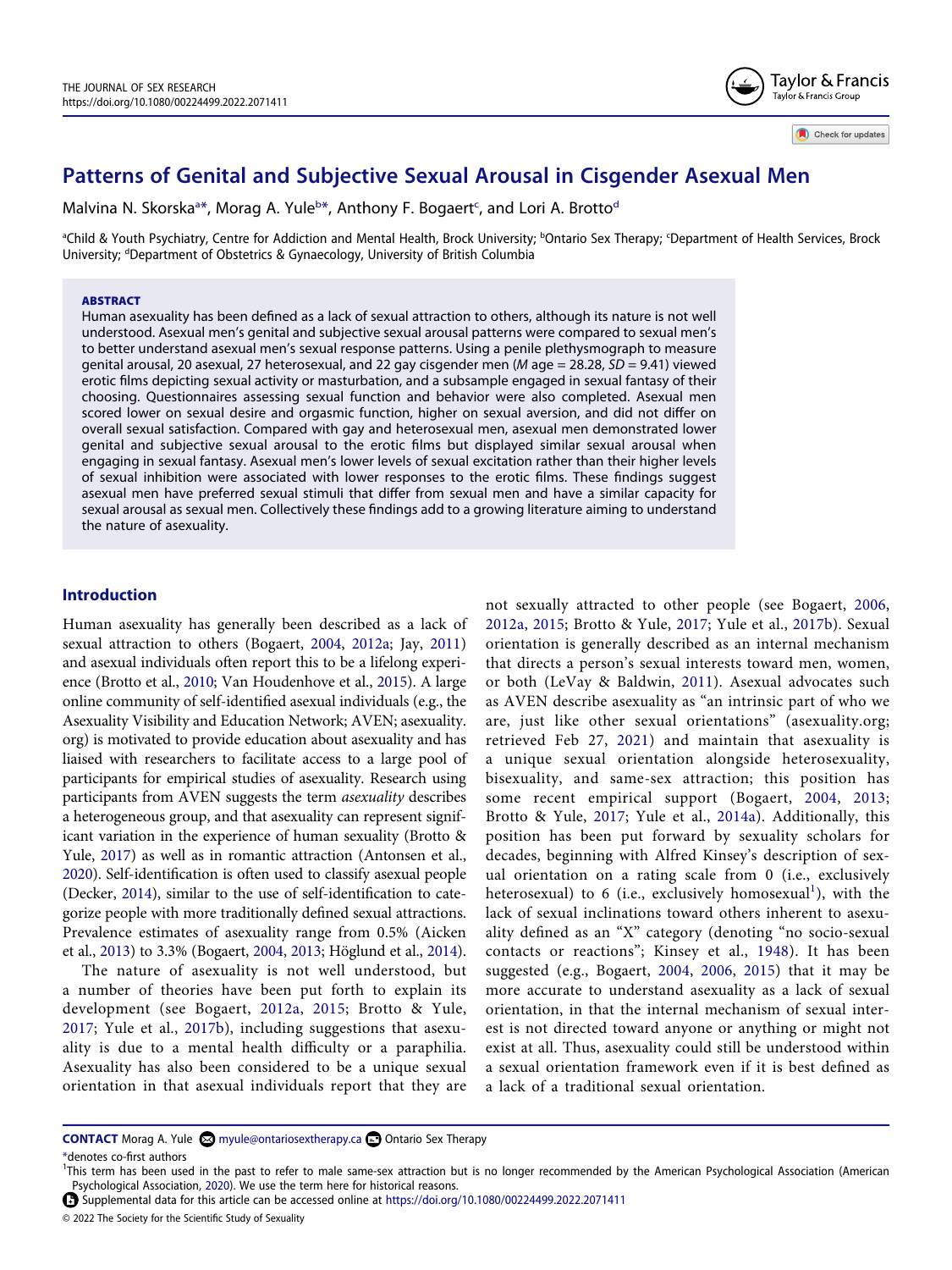# *Sexual Fantasies in Asexual People*

<span id="page-1-9"></span>Sexual fantasies have long been thought to be a ubiquitous experience and a better indicator of an individual's sexual orientation or underlying attractions than behavior or identity (Ellis & Symons, [1990](#page-16-7)). There are some important contradictions to this view, such as the high prevalence of fantasies that are based on themes the individual would not want to experience in real life. Fantasies of erotic reluctance, or "rape fantasies," for example, may be experienced by up to 57% of women (Bivona et al., [2012;](#page-15-9) Clifford, [1978;](#page-16-8) Critelli & Bivona, [2008](#page-16-9)), and directly contradict the widely held belief that sexual fantasy is a reflection of one's underlying sexual desires. Given the framing of asexuality as a sexual orientation and the role that sexual fantasies can play in understanding sexual orientation, some research has examined sexual fantasies in asexual individuals.

<span id="page-1-13"></span><span id="page-1-3"></span>Yule et al. ([2017a](#page-17-3)) found that 80% of asexual men and 65% of asexual women in their sample reported engaging in sexual fantasy, despite reporting a lack of sexual attraction to other people, with a large proportion of these participants also engaging in masturbation while fantasizing. Asexual men were more likely than a sexual<sup>2</sup> comparison sample to report never having had a sexual fantasy or to report sexual fantasies in which they are the object of desire or that do not involve themselves at all. Asexual men were equally as likely as sexual men to engage in fantasies of fetishes, BDSM/humiliation, and masturbation, and less likely to fantasize about group sex. None of the asexual men in that sample reported fantasizing about topics such as sex with a specific other person, public sex, or past sexual encounters (Yule et al., [2017a\)](#page-17-3). It is possible that asexual individuals engage in sexual fantasy to facilitate physiological sexual arousal during masturbation, but that the content of their fantasies often do not include themselves or are not directed at other people (Bogaert, [2012b](#page-15-10)). This is consistent with the notion that asexual people are not sexually attracted to other people. However, if asexual individuals engage in fantasy to facilitate sexual arousal, it is possible that sexual dysfunction related to impaired sexual arousal, sexual avoidance/aversion, or low sexual desire, may underlie the development of asexuality.

# <span id="page-1-4"></span>*Is Asexuality Associated with Impairments in Sexual Function?*

Researchers have explored some facets of sexual functioning in asexual individuals. One somewhat understudied area of research is regarding sexual aversion. A person presenting to a clinical setting with no sexual desire might at one point have been given a diagnosis of sexual aversion disorder, which was one of two sexual desire disorders in the previous version of the Diagnostic and Statistical Manual of Mental Disorders (DSM-IV-TR; American Psychiatric Association, [2000\)](#page-15-11). Sexual aversion disorder was defined as an "aversion to, and avoidance of, all, or almost all, genital sexual contact with a sexual partner" (p. 542) causing distress or interpersonal difficulty. Sexual

<span id="page-1-6"></span>aversion disorder was removed from the 5th edition of the DSM (DSM-5; American Psychiatric Association, [2013\)](#page-15-12) as the diagnosis had little empirical support and was also deemed to be more appropriately placed within the anxiety disorders as a specific phobia (Brotto, [2010\)](#page-16-10). In one qualitative study, asexual women varied in their reported distinction between sexual disinterest and sexual aversion, with some reporting a clear sense of disgust around sexuality and genitals, whereas others did not experience aversion (Van Houdenhove et al., [2015](#page-17-0)). Thus, although there is some evidence of sexual aversion in asexual women, it is unknown whether asexual men experience sexual aversion and generally whether low levels of sexual interest necessarily signify sexual dysfunction. Moreover, it is unclear whether asexual people experiencing aversion are distressed by these feelings.

The extent to which asexuality might be explained as a disorder of low sexual desire has also been explored. Although this area of research is scant, there is some evidence that asexuality differs from disorders of sexual desire given significant differences between asexual individuals and those who met diagnostic criteria for a desire disorder (Brotto et al., [2015](#page-16-11)). Specifically, asexual individuals were less likely to be in a relationship and reported lower levels of sex-related distress, lower sexual desire, and higher levels of alexithymia (inability to express or identify emotions) than sexual participants who met diagnostic criteria for a disorder of sexual desire. Because all sexual dysfunctions require the criterion of clinically significant personal distress (American Psychiatric Association, [2013](#page-15-12)), and because asexual individuals tend not to report their lack of sexual interest to be problematic for themselves (Gupta, [2017](#page-16-12); Prause & Graham, [2007](#page-16-13)), as opposed to societal stigma (Gupta, [2017](#page-16-12); MacInnis & Hodson, [2012\)](#page-16-14), this further strengthens the argument that asexuality is unlikely to be best described as a sexual desire disorder (Brotto et al., [2015\)](#page-16-11).

# <span id="page-1-12"></span><span id="page-1-10"></span><span id="page-1-7"></span><span id="page-1-2"></span>*Sexual Arousal in Asexual People*

<span id="page-1-11"></span><span id="page-1-5"></span>The sexual arousal patterns of asexual people have only minimally been studied. Classical theories of sexual response, such as the triphasic model of sexual response put forth by Kaplan [\(1979\)](#page-16-15), depict sexual desire as arising spontaneously and leading to sexual arousal. In contrast, contemporary theories of sexual response posit that desire is secondary to the experience of sexual arousal. The incentive motivation model (IMM; Both et al., [2007](#page-16-16); Toates, [2009](#page-17-4)), for example, proposes that sexual desire is not spontaneous, but rather arises in response to perceived sexual stimuli and a person's co-occurring sexual arousal, which may occur outside of conscious awareness. In other words, desire is the cognitive experience resulting from physiological sexual arousal triggered by a sexual stimulus, which provides motivation to engage in sexual behavior. The IMM posits that parameters such as genital sexual response, a preferred sexual stimulus, and capacity to respond to sexual stimuli, moderate the relationship between arousal and desire.

<span id="page-1-8"></span>Sexual arousal is an emotional state that arises in response to external stimuli (e.g., an erotic film) or in response to internal stimuli (e.g., sexual fantasy; Chivers, [2005](#page-16-17)). In keeping with the IMM, the information processing model of sexual arousal posits that erotic stimuli must be appraised as sexually

<span id="page-1-1"></span><span id="page-1-0"></span> $2$ The authors note that there is increasing use of the term "allosexual" to refer to sexual persons as a way to avoid centering or normalizing the experiences of sexual individuals over Ace experiences.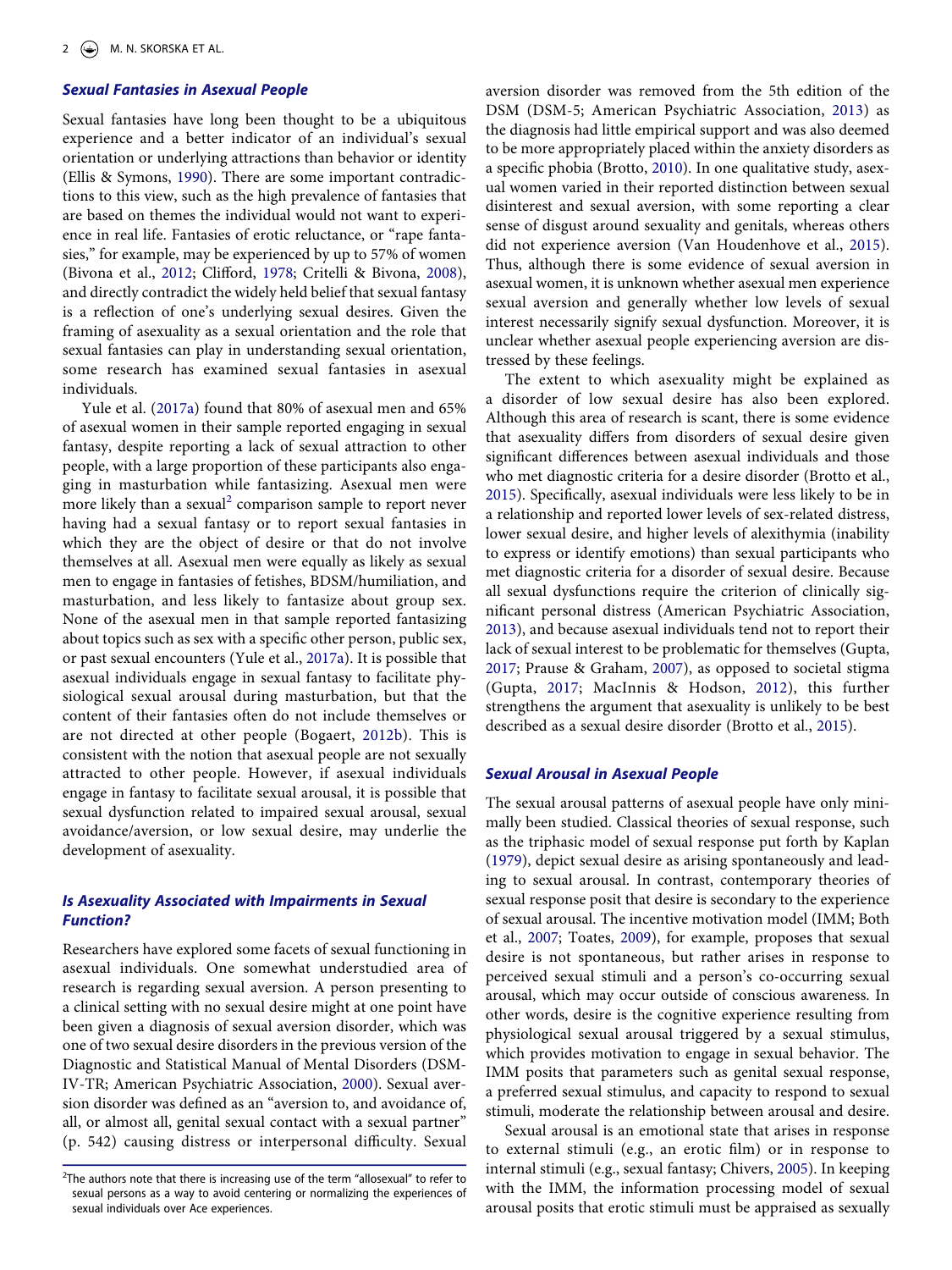<span id="page-2-7"></span><span id="page-2-2"></span>relevant and then processed through a series of cognitive and physiological steps before sexual arousal can occur (Barlow, [1986](#page-15-13); Rosen & Beck, [1988](#page-16-18)). Laboratory measures focus on two types of sexual arousal: genital and subjective (self-reported). Measurement of genital arousal in men is commonly done using a penile plethysmograph, which measures changes in the circumference of the penis with genital arousal, or erection.

<span id="page-2-9"></span>Cisgender men report that awareness of their own sexual arousal to either same-sex or other-sex persons is an important source of information about their attractions and sexual orientation during early development of sexual identity (Savin-Williams & Diamond, [2000\)](#page-16-19). This sexual arousal in response to preferred targets is thought to be a strong indicator of sexual attraction or interest. Sexual stimuli that correspond with a man's sexual interest are considered to be *preferred* and will elicit genital and subjective sexual arousal (Chivers et al., [2004](#page-16-20)), at least for heterosexual and gay men. This pattern does not seem to hold for bisexual men, although the evidence is conflicting (Jabbour et al., [2020](#page-16-21); Rieger et al., [2005;](#page-16-22) Rosenthal et al., [2011](#page-16-23)).[3](#page-2-0) Any other sexual stimuli are considered *non-preferred*  in that they do not correspond with a man's sexual interest and would not elicit sexual arousal to the same degree. The term "category specificity" is used to indicate that sexual arousal in men is highly dependent on internal or external stimuli that matches their target of sexual attraction (Chivers, [2005\)](#page-16-17).

<span id="page-2-8"></span><span id="page-2-6"></span><span id="page-2-5"></span><span id="page-2-4"></span>In contrast to the findings among men, research in cisgender women shows a pattern of target nonspecificity whereby women's genital sexual arousal patterns tend not to match their self-reported preferences, on average. For example, women who self-report a preferred attraction to men show the same degree of genital response regardless of the type of sexual stimuli shown (e.g., male or female stimuli; Chivers et al., [2004](#page-16-20), [2007,](#page-16-24) [2010\)](#page-16-25). In line with the finding that women's genital arousal patterns tend to be target nonspecific, asexuallyidentifying cisgender women did not differ in genital sexual arousal in response to erotic films, compared to sexual women (Brotto & Yule, [2011](#page-16-26)). Despite their genital arousal response, asexual women reported no increase in desire for sex after viewing the films, whereas sexual women reported increases in desire for sex. These findings challenge claims that asexuality is due to an alteration, or low responsivity, of genital response.

<span id="page-2-3"></span><span id="page-2-1"></span>Sexual arousal involves an interaction between sexual excitatory and sexual inhibitory processes according to the Dual Control Model (Bancroft & Janssen, [2000](#page-15-14)). Using a mixedmethods approach, Prause and Graham ([2007\)](#page-16-13) concluded that asexual individuals' lower sexual excitation (SE), rather than a difference in sexual inhibition (SI) explained their lack of sexual attraction. Since SI of sexual arousal was not a strong predictor of asexuality, this suggests that asexual individuals were not motivated by avoidance or fear of sexual contact. How SE and SI relate to genital sexual arousal in asexual individuals has not been investigated.

The present study is a novel investigation of asexual men's genital arousal patterns, as no such study has been published, and it is not possible to generalize findings from genital arousal studies in women to men. Knowledge of such arousal patterns

in asexual men may help to better us understand the nature of male asexuality. For example, given men's category specificity, if asexual men with arousal capacity do not show elevated responses to sexual stimuli featuring either same-sex or othersex actors, it suggests that asexual men should be viewed as a unique group differing from men with traditionally defined sexual attractions (e.g., gay and heterosexual men). Indeed, it would be consistent with the notion that asexual men lack sexual attraction to both men and women.

# *Overview of Current Study*

To better understand asexual men's sexual responses, we compared genital and subjective sexual arousal of cisgender asexual men to cisgender heterosexual and gay men while exposed to two different types of erotic stimuli: erotic films (male-female, femalefemale, male-male, male masturbation, and female masturbation) and while engaging in sexual fantasy. We also examined group differences in genital arousal controlling for SE and SI.

Hypotheses:

- (1) Given evidence of category specificity in cisgender men (Chivers, [2005\)](#page-16-17), we predicted that the sexual participants would show higher genital and subjective arousal responses to their preferred stimuli, whereas asexual men would show lower genital and subjective arousal responses to all erotic films.
- <span id="page-2-10"></span>(2) Given evidence that asexual men who masturbate and engage in fantasy may do so for the purposes of orgasm relief (Brotto et al., [2010](#page-16-1); Yule et al., [2014b](#page-17-5); [2017a](#page-17-3)), we predicted that their sexual arousal patterns to fantasy would not differ from those of sexual men.
- (3) Given evidence that asexual people have lower SE but the same level of SI as sexual people (Prause & Graham, [2007\)](#page-16-13), we predicted lower SE in asexual versus sexual participants, but no difference in SI between asexual and sexual participants. If this were found, we predicted that lower SE (but not SI) would influence group differences in genital arousal in response to erotic stimuli.
- (4) We predicted asexual men versus sexual men to have lower scores on general measures of sexual function and behavior (e.g., masturbation frequency, desire, satisfaction, orgasmic function) and higher scores on a measure of sexual aversion.

# **Method**

### *Participants*

Seventy-one men were recruited from two university sites: Brock University (BU) and the University of British Columbia (UBC). Participants were recruited through several separate and concurrent avenues, including postings on local websites (e.g., Craigslist), on campus, on the AVEN general discussion board, and through advertisements in the community. Advertisements indicated we were looking for cisgender men of each of the sexual orientation groups for a study on sexual arousal. Inclusion criteria were: English-speaking cisgender men between the ages of 18 and 40 who self-identify as

<span id="page-2-0"></span> $3$ Given the conflicting results regarding sexual arousal in bisexual men, we did not include bisexual men in the current study.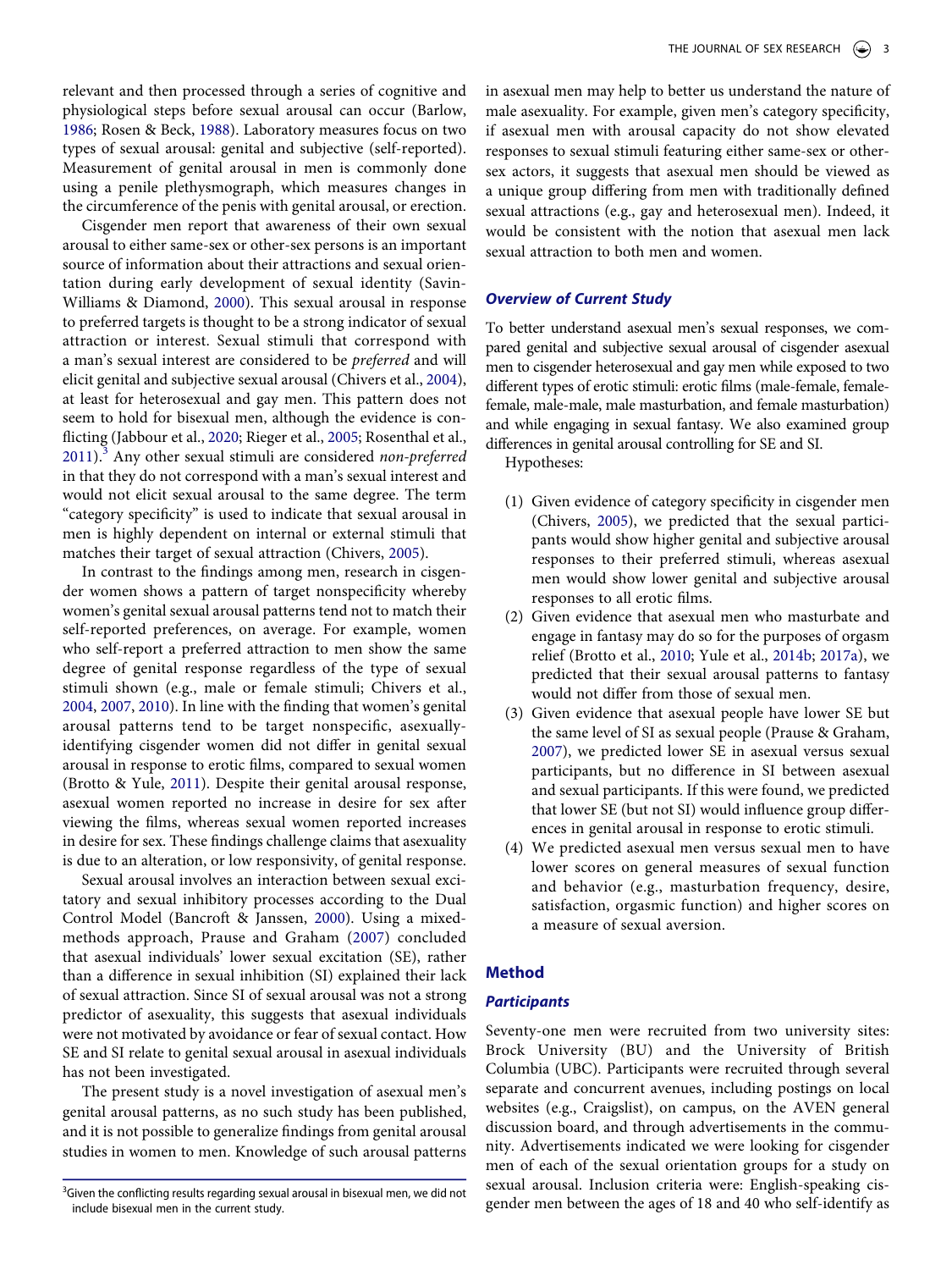asexual, heterosexual, or gay, and were not receiving any medication known to affect sexual arousal. Exclusion criteria were: Individuals who have a current diagnosis of sexual dysfunction and who are uncomfortable with viewing erotic films and/or having their genital arousal measured.

A heterosexual man from BU did not complete the psychophysiological testing due to technical difficulties and the psychophysiological data from a gay man from UBC were unusable due to a technical error; their data were removed from further analyses. Thus, final analyses include data from 69 men between the ages of 18 to 66 (mean (*M*) = 28.28, standard deviation (*SD*) = 9.41), 35 tested at the UBC site and 34 from BU. Not all participant data were available for all analyses. For example, out of the 69 men who provided psychophysiological data, only 67 data points were available for final erotic film analysis, due to the presence of excessive movement artifacts that could not be cleaned without losing too much data. Only 66 data points were available for subjective arousal analysis for similar reasons, with 64 of these participants also having genital arousal data. Similarly, some men had missing data on questionnaires and the number of participants is provided for each analysis.

All participants identified as cisgender men and had a phallus given the phallometric testing required to participate. Twenty participants (12 at UBC and eight at BU) met our criteria for asexuality, which required self-identification as asexual or having scores greater than or equal to 40 on the *Asexuality Identification Scale* (AIS, see Measures; Yule et al., [2015\)](#page-17-6). Specifically, participants answered a question ("Which option best describes your sexual orientation?") with the following options: "Asexual (a lack of sexual attraction to anyone)," "Heterosexual (straight)," "Bisexual (sexually attracted to both men and women)," "Homosexual<sup>4</sup> (gay)," or "Other" with a space to describe if "Other" was selected. Ten participants grouped as asexual selected the "Asexual" option, including the only asexual-grouped participant scoring less than 40 on the AIS (i.e., this participant scored 38 on the AIS); all other asexual-grouped participants scored 40 or greater on the AIS ([Table 1](#page-3-1)). Three of these participants selected "Asexual" but also provided the following "Other" responses: "asexual heteroromantic," "either asexual or graysexual," and "asexual-leaning heterosexual (some sexual attraction, less sexual desire)." One participant selected "Other" and specified, "homoromantic graysexual." Two participants who scored greater than or equal to 40 on the AIS (and thus were placed into the asexual group) selected "Homosexual" and four selected "Heterosexual."

All 27 participants grouped as heterosexual self-identified as "Heterosexual" (13 at UBC and 14 from BU). Twenty-two participants were grouped as gay (10 at UBC and 12 from BU), with 20 identifying as "Homosexual," one selecting "Other" and specifying "Demihomosexual," and one participant who did not answer the question, but indicated he was gay at screening. All men grouped as heterosexual and gay who completed the AIS scored 31 or lower on the AIS [\(Table 1\)](#page-3-1). Site was not significantly

<span id="page-3-1"></span>**Table 1.** Scores on the Asexuality Identification Scale (AIS) by group and results of one-way ANOVA.

|                             | Asexual         | Heterosexual  | Gay     |             |  |  |
|-----------------------------|-----------------|---------------|---------|-------------|--|--|
| n                           | 20              | 27            | 21      |             |  |  |
| M                           | 47.05           | 15.41         | 16.52   |             |  |  |
| SD                          | 6.69            | 3.67          | 5.21    |             |  |  |
| Lowest score                | 38 <sup>a</sup> | 12            | 12      |             |  |  |
| Highest score               | 60              | 27            | 31      |             |  |  |
|                             |                 | One-way ANOVA |         |             |  |  |
|                             | Test statistic  | df            |         | $n_{p}^{2}$ |  |  |
| F                           | 255.52          | 2, 65         | < .001  | .89         |  |  |
| Welch <sup>b</sup>          | 185.75          | 2, 36.31      | < .001  |             |  |  |
| Brown-Forsythe <sup>b</sup> | 234.41          | 2, 47.06      | < 0.001 |             |  |  |

Note. <sup>a</sup>One participant had a score of 38. All other participants had a score of 40 or

greater.<br><sup>b</sup>Due to significant Levene's test (*p* = .003).

related to group of participants ( $\chi^2$  (2) = 1.01, *p* = .605, *φ<sub>c</sub>* = .12). A significant one-way ANOVA [\(Table 1\)](#page-3-1) with Games-Howell follow-up indicated asexual men scored significantly higher on the AIS than heterosexual men ( $p < .001$ ,  $d = 6.12$ ) and gay men  $(p < .001, d = 5.11)$ , who did not significantly differ from each other ( $p = .685$ ,  $d = 0.25$ ), as expected.

#### *Demographics*

Demographic information was completed about age, ethnicity, sex, occupation, annual income, student status, education, presence of physical illness, presence of sexual concerns, relationship status, number of sexual and romantic partners, and masturbation frequency with forced-choice response options. Participants also completed questions about sexual orientation (see Participants section above) and romantic orientation and gender that included a free-response option, given asexual individuals respond differently to forced choice versus free response formats in answering these questions (Brotto et al., [2010](#page-16-1); Prause & Graham, [2007\)](#page-16-13). For masturbation frequency, participants were asked, "Are you sexually active solitarily (i.e., masturbation)?" Those who answered "No, I do not masturbate" were categorized as not engaging in masturbation (coded 0); those who answered "Yes – once/month," "Yes – 2-3 times/month," "Yes – once/week," "Yes – 2-4 times/week," "Yes – once/day," or "Yes – more than once/day" were categorized as engaging in masturbation (coded 1).

#### *Measures*

#### *Asexuality Identification Scale (AIS)*

<span id="page-3-2"></span>The AIS (Yule et al., [2015](#page-17-6)) is a valid and reliable 12-item selfreport questionnaire that significantly differentiates asexual from sexual individuals. Each item is answered on a fivepoint Likert scale from 1 ("Completely False") to 5 ("Completely True") for 11 of the items and from 1 ("Always") to 5 ("Never") for a twelfth item about experiencing sexual attraction toward another person. Total AIS scores were calculated by summing responses from all 12 questions, given no missing data on any items for participants who completed the AIS. Higher scores indicate greater tendency to endorse traits that may indicate asexuality. A cutoff score of 40/60 has been proposed, such that those participants who score at or

<span id="page-3-0"></span><sup>&</sup>lt;sup>4</sup>This study was carried out prior to the 7<sup>th</sup> edition of the American Psychological Association's publication manual (American Psychological Association, [2020\)](#page-15-8) which recommends against the use of the term "homosexual."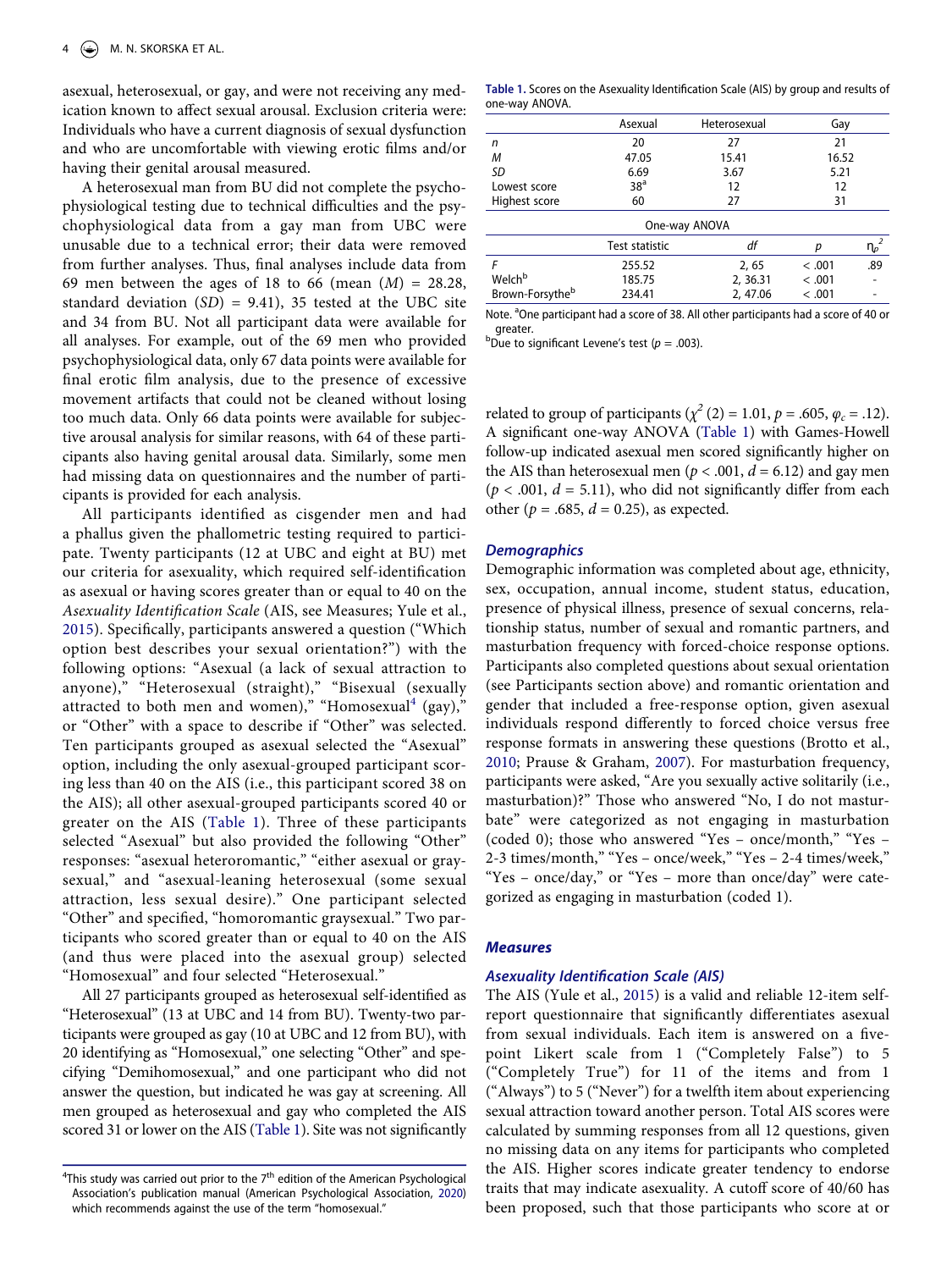above 40 on the AIS are likely to experience a lack of sexual attraction (Yule et al., [2015\)](#page-17-6). Cronbach's alpha in the current sample ( $n = 68$ ) was excellent at  $\alpha = 0.98$  (95% CI (confidence  $interval = 0.97 - 0.98$ .

#### *International Index of Erectile Function (IIEF) – Revised*

<span id="page-4-6"></span><span id="page-4-5"></span>The IIEF-R (Rosen et al., [1997](#page-16-27)) is a 15-item self-report questionnaire that provides a brief assessment of sexual functioning in men over the previous four weeks. It assesses five domains, but only three were used in the current study, based on evidence from Kiss et al. [\(2021\)](#page-16-28) that the erectile function and intercourse satisfaction subscales are not recommended for use in gay men. Thus, we included the following subscales: orgasmic function (2 items, *n* = 60, Cronbach's alpha was excellent at  $\alpha$  = 0.89, 95% CI = 0.81-0.93, Spearman-Brown Coefficient = 0.89), sexual desire (2 items, *n* = 68, Cronbach's alpha was excellent at  $\alpha$  = 0.93, 95% CI = 0.89-0.96, Spearman-Brown Coefficient =  $(0.93)$ , and overall satisfaction  $(2 \text{ items}, n = 36)$ , Cronbach's alpha was very good at  $\alpha = 0.85$ , 95% CI = 0.71– 0.92, Spearman-Brown Coefficient = 0.86), which were supported by Kiss et al.'s [\(2021\)](#page-16-28) findings. Each item was answered on a five-point Likert scale from one to five, with response options differing depending on the question (e.g., some questions used response options from "Almost never or never" to "Almost always or always," other questions from "Very low or none at all" to "Very high," etc.). An additional option was available for relevant items to indicate that there had been no sexual activity over the past four weeks. Scores for each domain were summed and lower scores indicate more sexual dysfunction. Adjustments from the non-revised version were made such that the order of the items was rearranged and any man who had not engaged in sexual activity over the past four weeks received a "missing value code" for items inquiring about sexual response during sexual activity (*vs*. receiving a zero score, which erroneously inflates scores denoting sexual dysfunction; Yule et al., [2011](#page-17-7)). Given sums were used, participants with any missing data for an item did not have a sum calculated for that subscale. An additional item asked about sexual activity (i.e., "Over the past four weeks, did you engage (or attempt to engage) in sexual activity of any kind with a partner and/or by yourself (masturbation)? Please remember that sexual activity can be any sort of sexual touching, including foreplay, oral") with response options of "No sexual activity (neither with a partner nor by myself)," "Sexual activity with a partner only," "Sexual activity by myself only," or "Sexual activity both with a partner and by myself." If a participant answered "No sexual activity" they were categorized as having no sexual activity (coded 0), whereas all other responses were categorized as sexual activity (coded 1).

#### <span id="page-4-7"></span>*Sexual Aversion Scale (SAS)*

<span id="page-4-4"></span>The SAS (Katz et al., [1989\)](#page-16-29) is a 30-item questionnaire used to assess sexual fears and avoidance (*n* = 68, Cronbach's alpha was excellent at  $\alpha = 0.93$ , 95% CI = 0.90-0.95). Respondents were instructed to indicate how true a particular statement was for them from " $1 = Not$  at all like me" to " $4 = A$  lot like me." Given no missing data on any items for participants who completed the SAS, scores were summed and higher scores indicate higher sexual aversion.

### *Sexual Inhibition/Sexual Excitation Scales (SIS/SES)*

<span id="page-4-3"></span><span id="page-4-1"></span>The SIS/SES (Janssen et al., [2002](#page-16-30)) measure sexual response patterns based on the Dual Control Model (Bancroft et al., [2009](#page-15-15); Bancroft & Janssen, [2000](#page-15-14)). Participants indicated how they would react to a series of statements such as, "When a sexually attractive stranger accidentally touches me, I easily become aroused" or, "If I feel that I am being rushed, I am unlikely to become very aroused," with response options ranging from "1 = Strongly Agree" to "4 = Strongly Disagree." The SIS/SES is composed of three factors: sexual excitation (SES; 20 items,  $n = 68$ , Cronbach's alpha was excellent,  $\alpha = 0.95$ , 95%  $CI = 0.93-0.97$ , sexual inhibition due to the threat of performance failure (SIS-1; 14 items,  $n = 68$ , Cronbach's alpha was moderate at  $\alpha = 0.78$ , 95% CI = 0.69–0.85), and sexual inhibition due to the threat of performance consequences (SIS-2; 11 items,  $n = 68$ , Cronbach's alpha was moderate at  $\alpha = 0.78$ , 95%  $CI = 0.70-0.85$ . Given no missing data on any items for participants who completed the SIS/SES, item scores were summed for each factor. Higher scores indicate higher levels of SI or SE.

## *Film Scale*

<span id="page-4-2"></span>The Film Scale (Heiman & Rowland, [1983\)](#page-16-31) is a 34-item selfreport questionnaire that taps into sexual and affect-related aspects of experience in response to erotic stimuli. Participants indicated how much they endorsed each item at the present moment on a  $7$ -point Likert scale from  $1 = not$  at all" to "7 = intensely" before and after sexual fantasy. Data from the Film Scale were analyzed for the sexual fantasy portion of the study only.

There are seven subscales, but only six were used in the current study given low Cronbach's alpha levels with the sub-jective sexual arousal subscale in the present sample<sup>[5](#page-4-0)</sup>; perception of genital sexual arousal (e.g., warmth in genitals, genital pulsing or throbbing; 5 items, *n* = 51; Before fantasy: Cronbach's α = 0.89, 95% CI = 0.84–0.93; After fantasy: Cronbach's  $\alpha$  = 0.94, 95% CI = 0.91-0.96), autonomic arousal (e.g., faster breathing, faster heart beat; 5 items, *n* = 51; Before: Cronbach's  $\alpha$  = 0.93, 95% CI = 0.89–0.95; After: Cronbach's  $\alpha$  = 0.89, 95% CI =  $0.84-0.93$ ), positive affect (e.g., pleasure, interested, excited; 5 items, *n* = 51; Before: Cronbach's α = 0.76, 95% CI = 0.63–0.85; After: Cronbach's α = 0.87, 95% CI = 0.80– 0.92), negative affect (e.g., worried, angry, disgusted; 10 items, *n* = 50; Before: Cronbach's α = 0.76, 95% CI = 0.65–0.85; After: Cronbach's  $\alpha = 0.70$ , 95% CI = 0.56–0.81), and sensualitysexual attraction (e.g., sensuous, a desire to be close to someone, sexually attractive; 6 items; Before: *n* = 51, Cronbach's α = 0.87, 95% CI = 0.81–0.92; After: *n* = 50, Cronbach's α = 0.93, 95% CI = 0.89–0.96). The anxiety domain consisted of a single item. Missing data were present for one participant on one item for the before negative affect subscale, for a different

<span id="page-4-0"></span><sup>5</sup> The subjective sexual arousal subscale consists of two items, "sexually aroused" and "sexually turned off," with one item reverse coded. The Cronbach's alpha for the Before timepoint was α = 0.22, 95% CI = −0.37–0.55, *r* = .16, *p* = .266, and the Cronbach's alpha for the After timepoint was  $α = 0.51$ , 95% CI = 0.14-0.72,  $r = .35$ ,  $p = .012$ . Spearman-Brown Coefficients were 0.27 for the Before timepoint and 0.52 for the After timepoint. Given the subscale consists of only two items and there is no current literature to suggest which item would be most representative of the subscale, we removed this subscale from analyses.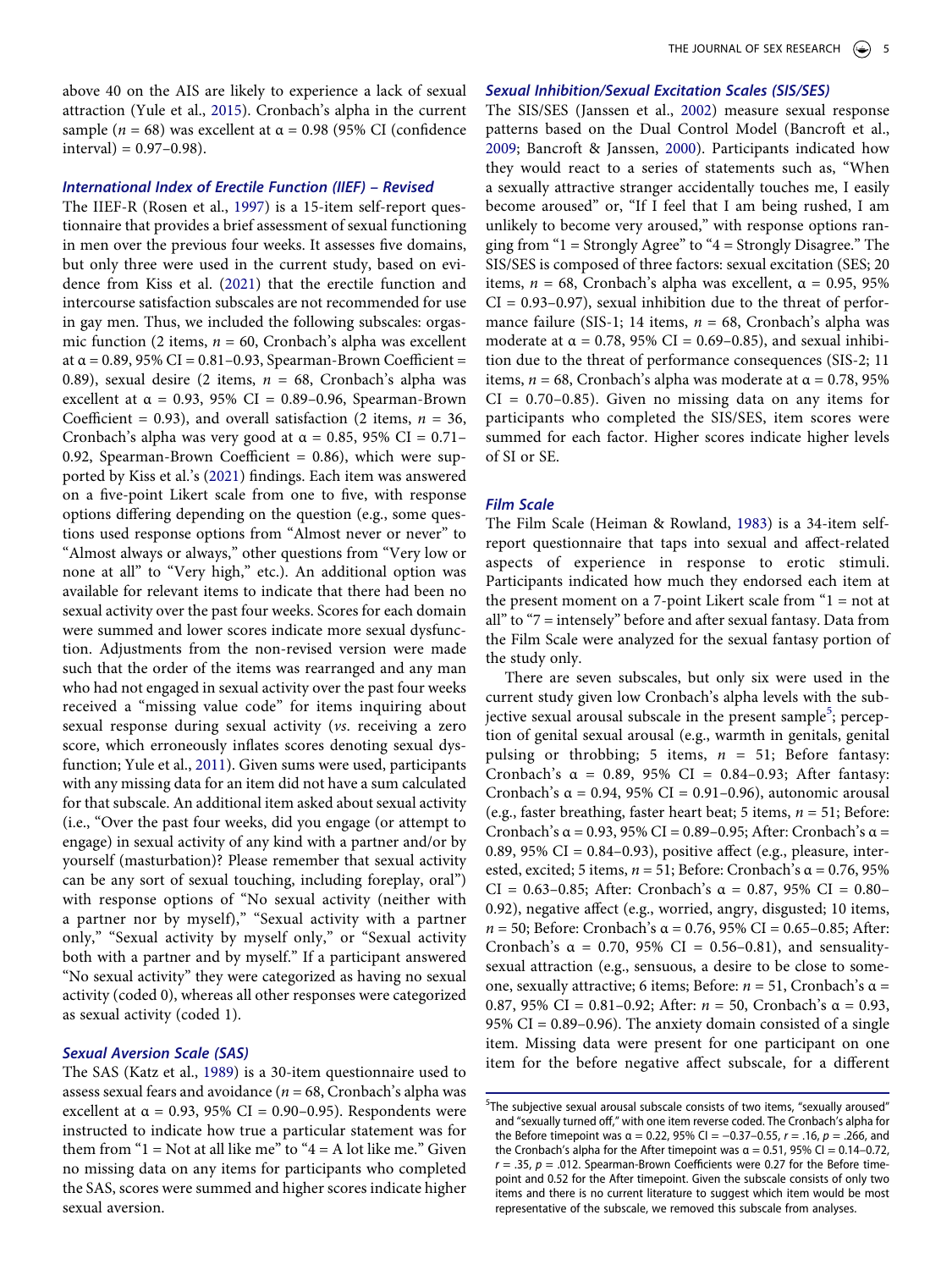participant on a different item for the after negative affect subscale, and for a third participant on a different item for the after sensuality-sexuality subscale. Thus, average scores were computed for all film scale subscales that comprised more than a single item using only the available data. Higher scores indicate higher levels of each subscale.

# *Sexual Stimuli*

Two types of sexual stimuli were used: erotic films and erotic fantasy generation. First, participants viewed a three-minute neutral film (a nature documentary) followed by 10 twominute erotic film clips, presented with accompanying musical soundtrack, that represented five stimulus categories: femalefemale intercourse (cunnilingus and digital penetration), female masturbation, male-male intercourse (fellatio and anal intercourse), male masturbation, and female-male intercourse (oral sex and penile-vaginal intercourse). Participants saw two exemplars of each stimulus category. The films were sexually explicit and have previously been found effective in eliciting genital arousal (i.e., some films were acquired from another lab that had published genital arousal findings, and others elicited genital arousal when testing the lab paradigm prior to data collection). Films were presented in one of two sequences, and the order of presentation was randomized across participants. A two-minute "relax" segment was shown between each erotic film, where the word "relax" was displayed on the screen. Participants were instructed to relax to allow their genital arousal to return to baseline and this period was extended if necessary to allow return to baseline before the next erotic film clip began. The entire film sequence lasted a minimum of 41 minutes if extra relaxation time was not required (i.e., if any of the relaxation segments were not extended beyond two minutes). For sexual fantasy generation, participants' sexual arousal was recorded while they elicited a sexual fantasy of their choosing for a maximum of 10 minutes. Following the psychophysiological recording, participants described the sexual fantasy in a questionnaire in as much or as little detail as they wished.

### *Psychophysiological Recording*

<span id="page-5-0"></span>At both sites, men's genital responses were assessed using a penile plethysmograph (PPG), a mercury-in-rubber strain gauge (DM Davis Inc., New Jersey) that assesses changes in penile circumference (Barlow et al., [1970;](#page-15-16) Bancroft et al., [1966](#page-15-17)). The strain gauge was calibrated over six 5-mm steps between each participant session at UBC (Janssen et al., [2007\)](#page-16-32), and over 10-mm steps at BU. After each use, the penile gauge was subjected to high-level disinfection using CidexOPA. Penile plethysmography has been shown to be a reliable and valid measure of men's sexual arousal (Janssen et al., [2007\)](#page-16-32).

<span id="page-5-1"></span>At UBC, PPG was recorded on a personal computer (HP Pentium M Laptop), which collected, converted (from analog to digital, using a Model DA100C data acquisition unit [BIOPAC Systems, Inc.]), and transformed data, using the software program AcqKnowledge III, Version 3.8.1 (BIOPAC Systems, Inc., Santa Barbara, CA). The signal was low-pass filtered (10 Hz) and a sampling rate of 100 samples/second was used for PPG collection, and transformed into millimeters in circumference. At BU, PPG responses were sampled and

recorded continuously with a Limestone Technologies Data Pac USB system and PrefTest Suite software, Version 9.9 (Limestone Technologies Inc., Odessa, ON, Canada) on a personal computer (HP G62 Notebook PC). The signal was sampled at a rate of 10 samples/second, low-pass filtered (to 0.5 Hz), digitized (40 Hz), and transformed into millimeters in circumference.

#### *Continuous Subjective Arousal*

<span id="page-5-2"></span>Continuous subjective sexual arousal was measured during the films using an "arousometer." At UBC, this device was modeled after the one described by Rellini et al. ([2005\)](#page-16-33) and consisted of a computer optic mouse mounted on a plastic track with 10 intervals. The arousometer was affixed to the armrest of the recliner so that the participant could easily move the mouse while reclining and watching the erotic film clips. Participants were instructed to move the mouse up and down the track over the course of the film to indicate their level of subjective sexual arousal ranging from 7 (*highest level of sexual arousal*) to – 2 (*sexually turned off*), with 0 representing no arousal at all.

At BU, participants were provided with a keypad, which was placed on the arm of the chair and was attached by a long cord to the Data Pac USB system. Participants saw a green bar on the left side of the television screen. Participants continuously raised and lowered the level of the green bar by pressing the + and – keys on the keypad to correspond to their sense of subjective sexual arousal throughout each film clip. They were instructed that the bottom of the bar represented 0% arousal, or "no arousal at all." The top of the bar represented 100% arousal, or "very high sexual arousal, the most sexual arousal you have ever experienced or can imagine."

Because subjective sexual arousal was measured on different scales at the two sites, values were standardized so that the data could be compared. Any scores of −1 or −2 (indicators of being sexually turned off) at UBC, were recoded to a "0," which indicated no sexual arousal. Given participants at BU were not provided the option to indicate negative subjective sexual arousal values, we expected they would have indicated "0" arousal if they were experiencing negative subjective sexual arousal. The remaining arousometer values at UBC, which now ranged from 0–7, were transformed to a 100-point scale, to align with the BU scale.

#### *Procedure*

The UBC Clinical Research Ethics Board (REB) and the BU REB approved all procedures. Participants responded to advertisements and took part in a telephone screening process with trained research assistants at each site. Participants were told that the purpose of the study was to gain more information about sexual arousal in asexual men, that they would be watching a number of erotic films, and that they would be given the option to participate in a second phase of the study in which they would be engaging in a sexual fantasy task. Participation in the second phase was optional due to concerns that we were burdening the participants given the lengthy genital arousal film clip session. No participants withdrew after the phone screen.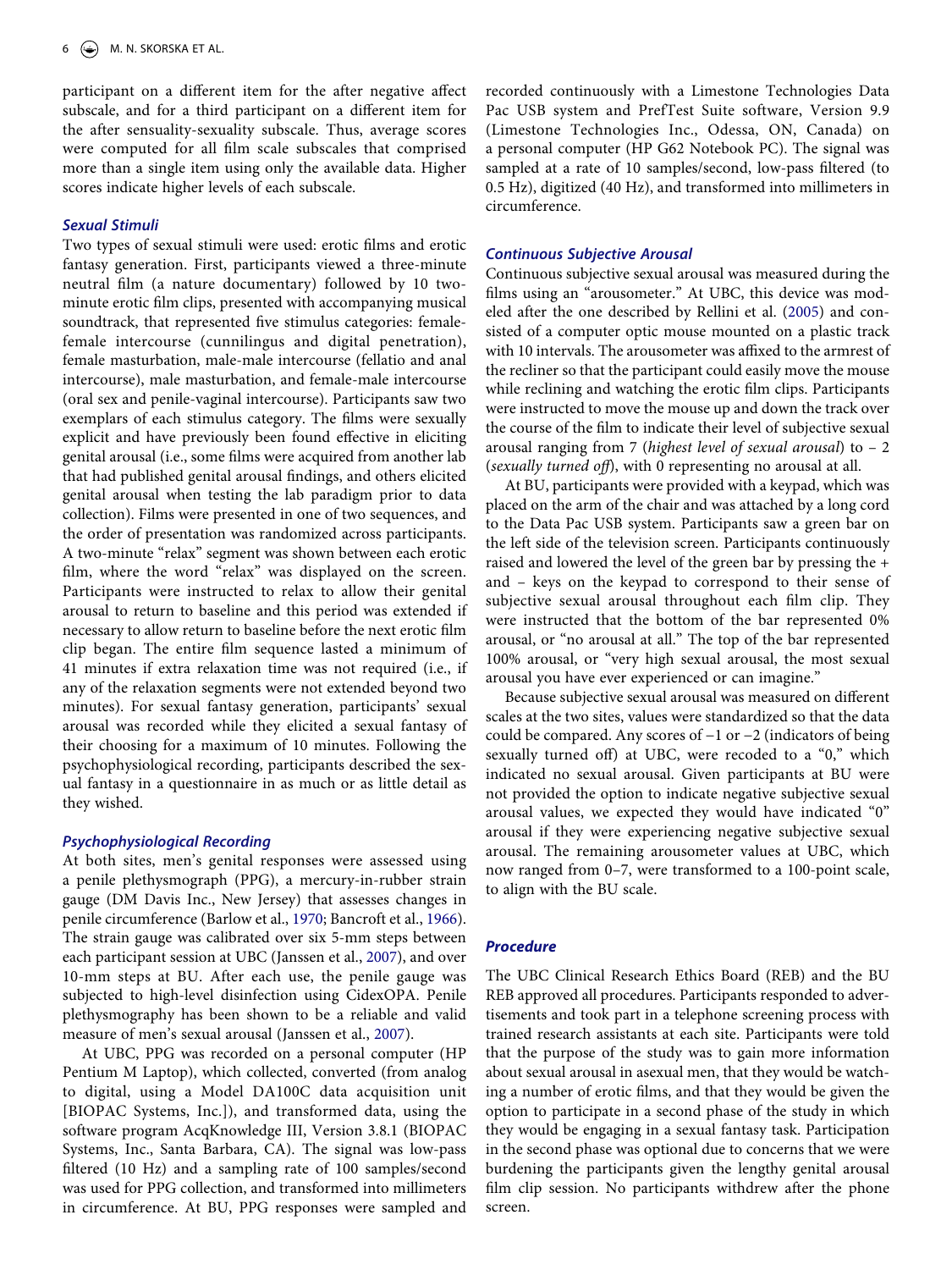The psychophysiology set-up at each site was very similar, and each room contained a comfortable reclining chair, a large screen TV, an intercom, and a sink with a small cupboard unit. A thin blanket or sheet was placed over the seating area of the chair. Following written consent, participants were tested by a male researcher at UBC, or by a female or male researcher (of the participants' choosing) at BU.

Participants completed the questionnaires on an iPad (UBC) or laptop (BU) in a private psychophysiology room. Participants were provided with further instructions about the penile plethysmograph and the remainder of the study procedures. Following this, the researcher left the room, and participants placed the strain gauge on their (flaccid) penis in private. They then informed the researcher of their readiness via intercom. The researcher controlled the videos from a room adjacent to the testing room.

To habituate to the testing environment, participants were encouraged to relax on the comfortable reclining chair for a 10 minute period once the strain gauge was in place before watching the films. Subjective sexual arousal and affect were assessed during the adaptation period using the Film Scale to reflect their baseline experience. Following the completion of the Film Scale, the video sequence began. The audio component was delivered via wireless headphones. Immediately following the erotic film clips, participants completed a second Film Scale, which asked them to evaluate their sexual arousal and affect after watching the erotic films.

The fantasy portion occurred either directly following the erotic film portion (UBC and BU) or on a different day (BU) for those who consented, and participants were instructed to allow their arousal to return to baseline, and then completed a third Film Scale to assess sexual arousal and affect prior to eliciting the sexual fantasy. Participants were then instructed to imagine a sexual fantasy of their own choosing, one that they found particularly arousing (see Supplemental Materials for instructions), and genital and subjective arousal were measured as they engaged in this sexual fantasy using the same method described earlier. Participants were allowed 10 minutes to engage in a fantasy but were told to let the researcher know when the sexual fantasy had run its course, which was less than 10 minutes in 63% of cases. They then completed a fourth Film Scale to reflect their sexual arousal and affect after engaging in fantasy. Immediately afterward, participants typed the content of their sexual fantasy on an iPad (UBC) or laptop (BU). Participants were debriefed and provided with \$50 remuneration for the erotic film portion and \$25 for the optional sexual fantasy portion.

# *Statistical Analyses*

SPSS version 27 was used for statistical analyses. A two-tailed critical α of .05 was used, except where specified. Correlations were Pearson *r* for associations between two continuous variables, point biserial for associations between a dichotomous and a continuous variable, and the phi coefficient for associations between two dichotomous variables. Group comparisons for continuous variables used analysis of variance (ANOVA), followed by Fisher's Least Significant Difference (LSD) pairwise comparison tests or Games-Howell pairwise comparison tests when Levene's test was significant. For categorical variables, group comparisons used Chi-square analyses or Fisher's Exact Test if a cell size was smaller than 5. For follow-up, tests of Bonferroni-corrected column proportions were used, but note that exact *p*-values are not provided with this test in SPSS and thus are not reported.

# *Data Cleaning, Reduction, and Analysis for Genital Sexual Arousal Data*

We detected and deleted movement artifacts (i.e., sudden, drastic changes) in the PPG data by visual inspection prior to data analysis. Because we were primarily interested in the potential for sexual arousal in asexual men, maximum genital response to each stimulus category was used in the analyses. Change in penile circumference in millimeters was calculated by subtracting the mean circumference of the penis at baseline (i.e., during the neutral video) from the maximum circumfer-ence of the penis during each film and sexual fantasy.<sup>[6](#page-6-0)</sup> A 5 (stimulus, repeated measures) x 3 (group) multivariate analysis of variance (MANOVA) was used to compare the magnitude of genital responses to erotic films. A one-way ANOVA was used to compare genital response to sexual fantasy. Pairwise comparisons were conducted with Fisher's LSD tests or, in the presence of a significant Levene's test, Games-Howell tests.

# *Continuous Subjective Sexual Arousal Data*

Maximum values for self-reported continuous sexual arousal, expressed as a percentage increase in arousal from baseline (which was generally zero arousal), were used, such that each stimulus yielded one maximum value per participant. $6 \text{ A } 5$ (film stimulus, repeated measures) x 3 (group) MANOVA was used to compare the magnitude of continuous subjective arousal responses. A one-way ANOVA was used to compare genital response to sexual fantasy. Pairwise comparisons were conducted with Fisher's LSD tests or, in the presence of a significant Levene's test, Games-Howell tests.

# *Discrete Self-reported Sexual Arousal to Sexual Fantasy*

Film Scale responses for each subscale were analyzed with a repeated-measures ANOVA, such that before and after scores were within-subjects independent variables, group was a between-subjects independent variable, and the interaction between change in film scale scores and group was a third independent variable. Pairwise comparisons were conducted with Fisher's LSD tests or, in the presence of a significant Levene's test, Games-Howell tests.

# *Genital Sexual Arousal Controlling for Sexual Inhibition and Sexual Excitation*

A 5 (stimulus, repeated measures) x 3 (group) MANCOVA statistically controlling for SES, SIS-1, and SIS-2 was used to compare genital arousal to erotic films. Follow-ups were conducted with univariate ANCOVAs and LSD pairwise comparisons. Given the addition of variables to statistically control,

<span id="page-6-1"></span><span id="page-6-0"></span><sup>6</sup> We also conducted analyses with raw change scores converted into *z*-scores (to take into account differences in penis size and sexual responsivity, and allow for comparisons between participants and sites; Murphy et al., [2015\)](#page-16-34) and results did not differ (results not shown).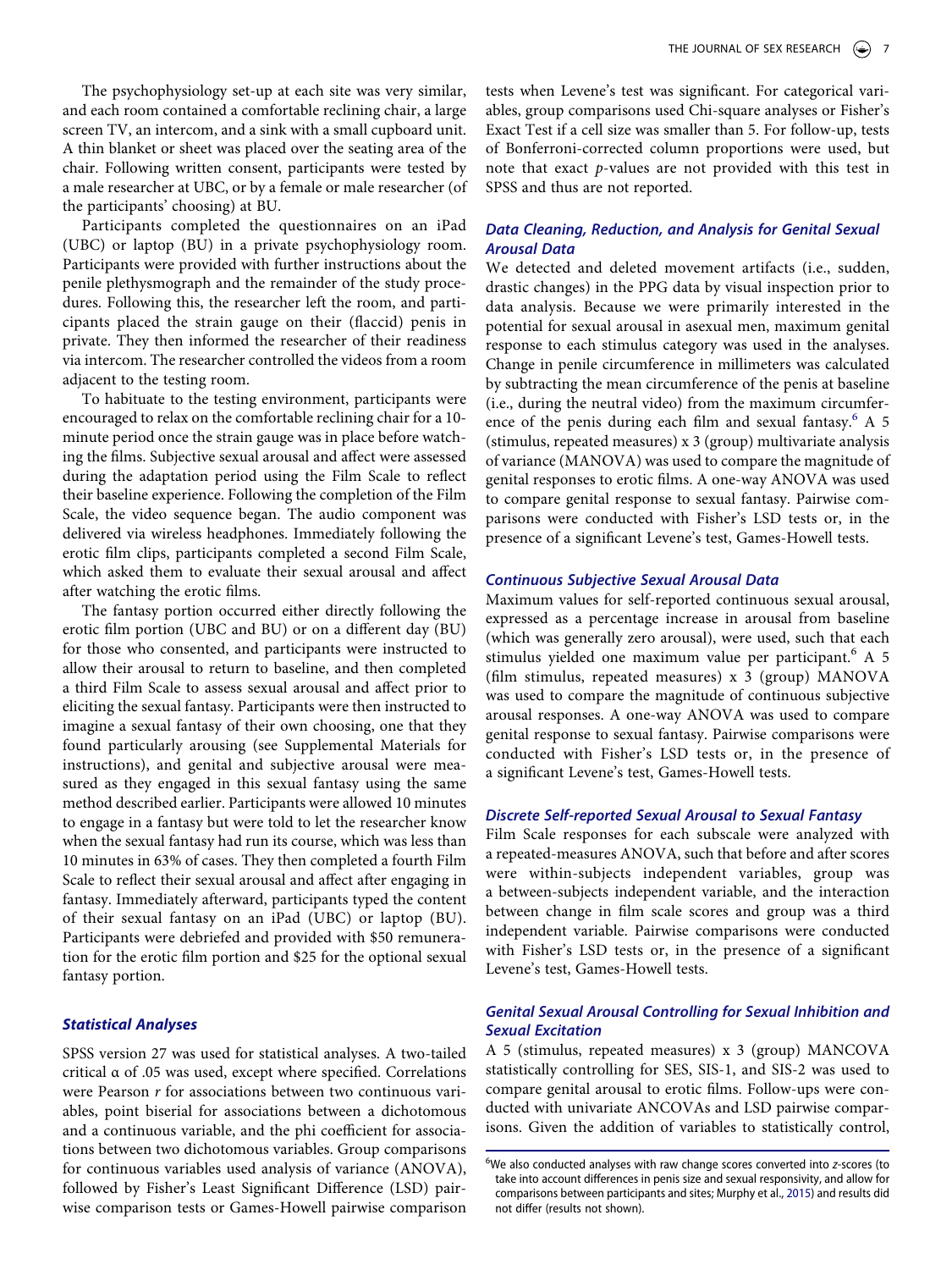corrections for a significant Levene's test were not possible. Instead, a more conservative Bonferroni pairwise comparison test was selected to be used in the presence of a significant Levene's test. To determine which specific SI or SE variable was impacting group differences, MANCOVAs were repeated three times with each of SES, SIS-1, or SIS-2 included individually. A one-way ANCOVA (statistically controlling for SES, SIS-1, or SIS-2) was repeated with each of these variables included separately to follow-up the MANCOVAs.

# *Effect Sizes*

<span id="page-7-2"></span>Given the novelty of this study combined with the challenges in recruiting asexual men for an in-person laboratory-based study, we focused on effect sizes in discussing the results, although we still reported details relevant to null hypothesis significance testing. Effect sizes for ANOVAs/ANCOVAs and MANOVAs/MANCOVAs were calculated with eta-squared  $(\eta^2)$  or the partial eta-squared  $(\eta_p^2)$ , where  $\eta^2/\eta_p^2$  below 0.01 indicates a small effect,  $\eta^2/\eta_p^2$  between .0101 and .06 indicates a moderate effect, and  $\eta^2/\eta_p^2$  between .0601 and .14 indicates a large effect size (Cohen, [1988\)](#page-16-35). Cohen's *d* was calculated for pairwise comparisons using formulas 2.15 and 2.16 in Field [\(2013\)](#page-16-36) (see pp. 80–81), where  $d = 0.20$  indicates a small effect,  $d = 0.50$  indicates a medium effect, and  $d = 0.80$  indicates a large effect. For ANCOVAs, the means and standard errors adjusted for variables that were statistically controlled were used. For Chi-square analyses or Fisher's Exact Test, effect sizes were calculated using Cramer's  $V(\varphi_c)$ , where  $\varphi_c$  between .10 and .30 indicates a small effect, .301 and .50 indicates a moderate effect, and .501 and 1.0 indicates a large effect size (Cohen, [1988\)](#page-16-35).

# <span id="page-7-1"></span>**Results**

#### *Differences in Demographics*

Only significant differences in demographics are presented here (for other details see Supplemental Materials). A oneway ANOVA with group as the independent variable was significant,  $(F(2, 66) = 6.89, p = .002, \eta_p^2 = .17)$ , including the Welch (4.41, *df* = 2, 38.04, *p* = .019) and Brown-Forsythe  $(6.17, df = 2, 32.09, p = .005)$  corrections for a significant Levene's test. Games-Howell post-hoc tests indicated asexual men were significantly older than gay men ( $p = .018$ ,  $d = 0.95$ ), with no other significant pairwise comparisons (*p*s > .067). Across sites, 25% of asexual men, 81.5% percent of heterosexual men, and 50% of gay men indicated that they were currently in a relationship. These proportions differed significantly by group, such that asexual men differed significantly from heterosexual men, but neither differed significantly from gay men, both in terms of being single and in terms of being in a relationship ( $p < .05$ , based on tests of Bonferronicorrected column proportions in SPSS; [Table 2\)](#page-8-0). Furthermore, gay men at UBC were significantly more likely to be in a relationship and less likely to be single than the gay men at BU (*p* < .05, based on tests of Bonferroni-corrected column proportions in SPSS) with no other significant differences in relationship status by site within asexual or heterosexual men ([Table 2](#page-8-0)).

#### *Evaluating Potential Covariates*

Age, ethnicity, education, relationship status, film order, and site were evaluated as potential covariates given some group differences on these variables. Details are presented in the Supplemental Materials. Analyses were carried out with and without controlling for relationship status for the sexual aversion dependent variable because this was the only significant covariate with variability across the groups. No other variables were statistically controlled in analyses.

#### *Sexual Behavior and Sexual Functioning*

Group differences on several aspects of sexual behavior and sexual functioning were examined. Descriptive statistics and omnibus tests are provided in [Table 3.](#page-8-1) Asexual participants reported engaging in masturbation significantly less than heterosexual men (*p* < .05, based on tests of Bonferroni-corrected column proportions in SPSS), but not significantly less than gay men, who also did not differ from heterosexual men. Twenty-five percent of asexual men stated that they "never" engaged in masturbation, compared with 0% of heterosexual men and 4.8% of gay men. According to the IIEF-R, 15 of 20 (75%) asexual men had been sexually active, either alone or with a partner, in the past four weeks, which was significantly different compared with 100% of heterosexual and gay men (who did not differ significantly from each other). There was a negative correlation between age and being sexually active (*r* = −.51, *p* < .001, *n* = 68), such that no sexual activity was associated with an older age. This was influenced entirely by the asexual men ( $r = -.49$ ,  $p = .027$ ,  $n = 20$ ) given no variance within the heterosexual and gay men (i.e., all had sexual activity).

There were no significant differences on the IIEF-R overall satisfaction subscale and no significant pairwise comparisons ( $ps > .082$ ; [Table 3\)](#page-8-1).<sup>7</sup> There was a significant ANOVA on the IIEF-R orgasmic function subscale (including after Welch and Brown-Forsythe corrections for Levene's test). Asexual men had lower orgasmic function scores than heterosexual men  $(p = .048, d = 1.07)$ , but not gay men  $(p = .064, d = 0.93)$ ; heterosexual and gay men did not differ from each other (*p* = .992,  $d = 0.03$ ). There was also an overall significant ANOVA on the IIEF-R sexual desire subscale. Asexual men had significantly lower desire scores than heterosexual ( $p < .001$ ,  $d = 2.75$ ) and gay men ( $p < .001$ ,  $d = 2.90$ ), who did not significantly differ from each other ( $p = .054$ ,  $d = 0.57$ ).

Regarding sexual excitation and inhibition, there were significant group differences on all three subscales of the SES/SIS [\(Table 3\)](#page-8-1). Asexual men displayed lower SES and higher SIS-1 compared to heterosexual men (SES:  $p < .001$ ,  $d = 2.20$ ; SIS-1: *p* < .001, *d* = 1.39) and gay men (SES: *p* < .001, *d* = 2.43; SIS-1: *p* < .001, *d* = 1.34), who did not differ from each other (SES: *p* = .296, *d* = 0.32; SIS-1: *p* = .969, *d* = 0.01). Asexual men also displayed higher SIS-2 compared to heterosexual men ( $p = .001$ ,  $d = 0.94$ ), but not compared to gay men ( $p = .073$ ,  $d = 0.55$ ). Gay men also did not differ from heterosexual men on SIS-2 ( $p = .127$ ,  $d = 0.51$ ).

<span id="page-7-0"></span><sup>&</sup>lt;sup>7</sup>LSD pairwise comparisons were conducted for IIEF Sexual Desire, IIEF Overall Satisfaction, SAS, SES, SIS-1, and SIS-2. Games-Howell pairwise comparisons were conducted for IIEF Orgasmic Function due to a significant Levene's test.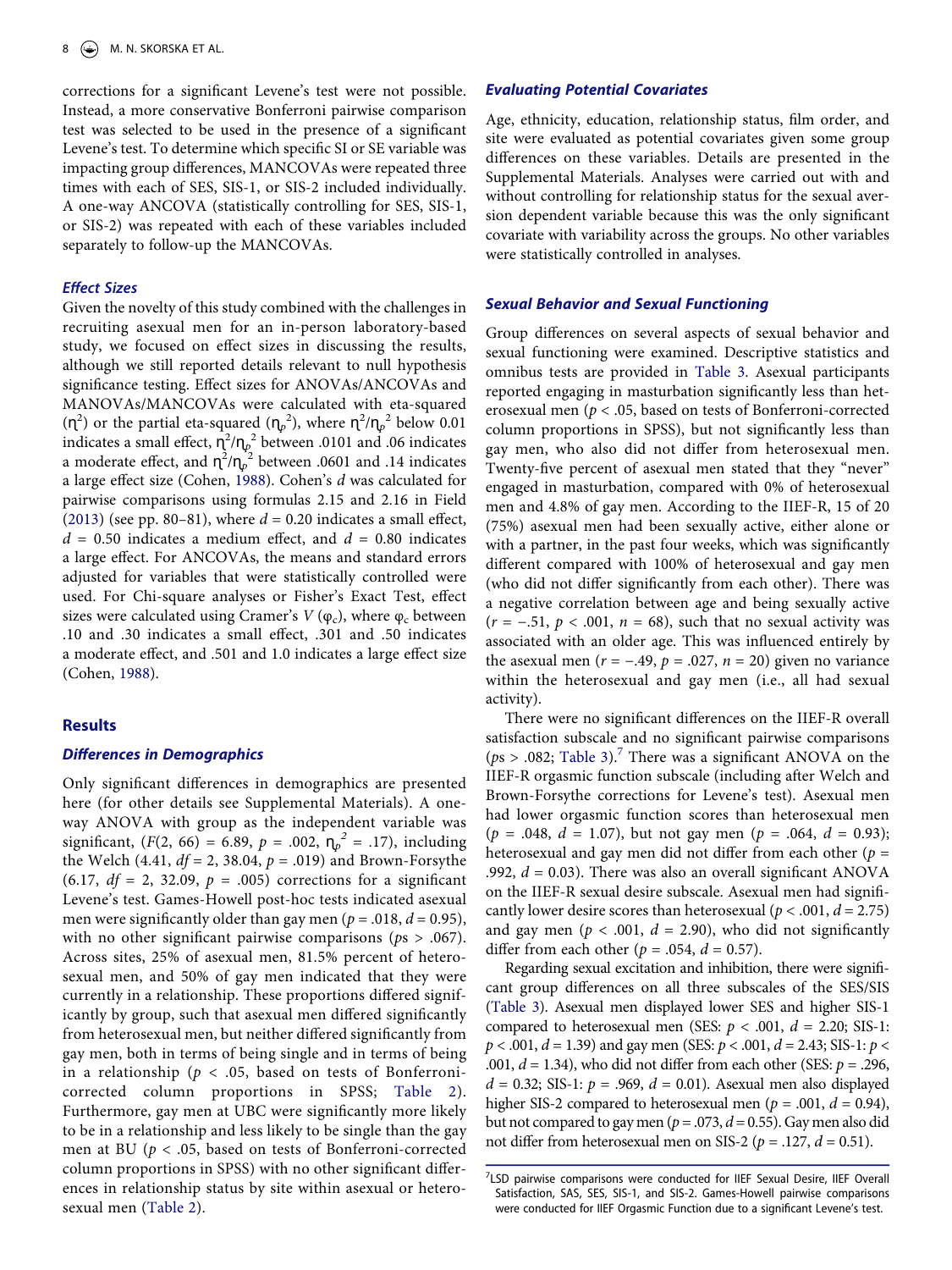<span id="page-8-0"></span>**Table 2.** Demographic characteristics and results of analyses comparing demographics, by group and by site.

|              |    |       | Age   |       |                          | With post-secondary education <sup>a</sup> |                               |                          |       | In a relationship <sup>b</sup> | With White ethnicity <sup>c</sup> |                          |                    |
|--------------|----|-------|-------|-------|--------------------------|--------------------------------------------|-------------------------------|--------------------------|-------|--------------------------------|-----------------------------------|--------------------------|--------------------|
|              |    | Asex. | Het.  | Gay   |                          | Asex.                                      | Het.                          | Gay                      | Asex. | Het.                           | Gay                               | Asex.                    | Het. Gay           |
|              |    |       |       |       |                          |                                            | <b>Descriptive Statistics</b> |                          |       |                                |                                   |                          |                    |
| Across sites | n  | 20    | 27    | 22    | n                        | 14 <sup>d</sup>                            | 23                            | 19 <sup>d</sup>          |       | 22                             | 11 <sup>a</sup>                   | 13                       | 21<br>$14^{\circ}$ |
|              | M  | 34.65 | 27.04 | 25.27 | $\%$                     | 70                                         | 85.2                          | 86.4                     | 25    | 81.5                           | 50                                | 65                       | 77.8 63.6          |
|              | SD | 13.38 | 6.45  | 4.90  | $\overline{\phantom{a}}$ | $\overline{\phantom{a}}$                   |                               |                          |       | $\overline{\phantom{0}}$       |                                   |                          |                    |
| <b>UBC</b>   | n  | 12    | 13    | 10    | n                        |                                            | 10                            | 10                       |       | 11                             | q                                 | 9                        | 10<br>8            |
|              | M  | 35.08 | 30.62 | 24.70 | $\%$                     | 58.3                                       | 76.9                          | 100                      | 16.7  | 84.6                           | 90                                | 75                       | 76.9 80            |
|              | SD | 11.36 | 5.36  | 2.45  | $\overline{\phantom{a}}$ |                                            |                               |                          |       | $\overline{\phantom{0}}$       |                                   |                          |                    |
| BU           | n  | 8     | 14    | 12    | n                        | 7 <sup>d</sup>                             | 13                            | qd                       |       | 11                             | cσ                                | 4                        | $6^{\circ}$<br>11  |
|              | M  | 34.00 | 23.71 | 25.75 | %                        | 87.5                                       | 92.9                          | 75                       | 37.5  | 78.6                           | 16.7                              | 50                       | 78.6 50            |
|              | SD | 16.80 | 5.65  | 6.36  | $\overline{\phantom{a}}$ | $\overline{\phantom{a}}$                   |                               | $\overline{\phantom{0}}$ |       | $\overline{\phantom{0}}$       |                                   | $\overline{\phantom{0}}$ |                    |

|                          | Two-way ANOVA <sup>e</sup> |       |        |        |       |                          | Fisher's Exact Test <sup>r</sup> |             |                          | Fisher's Exact Test |             |                          | Fisher's Exact Test |             |
|--------------------------|----------------------------|-------|--------|--------|-------|--------------------------|----------------------------------|-------------|--------------------------|---------------------|-------------|--------------------------|---------------------|-------------|
|                          |                            | df    | D      |        |       | FET                      |                                  | $\varphi_c$ | FET                      | D                   | $\varphi_c$ | FET                      | D                   | $\varphi_c$ |
| ME G                     | 6.65                       | 2.63  | .002   | .17    | All   | 2.02                     | .374                             | .18         | 15.02 <sup>9</sup>       | .001                | .47         | 1.13 <sup>9</sup>        | .569 .13            |             |
| ME <sub>S</sub>          | 1.21                       | 1, 63 | .276   | .02    | Asex. | $\sim$                   | .106                             | .46         | ۰.                       | .347                | .24         | $\overline{\phantom{a}}$ | .356 .26            |             |
| INT                      | 1.41                       | 2,63  | .252   | .04    | Het.  | $\overline{\phantom{a}}$ | .326                             | .22         | $\sim$                   | 1.00                | .08         | $\overline{\phantom{a}}$ | 1.00                | .02         |
| $\overline{\phantom{a}}$ | -                          |       | $\sim$ | $\sim$ | Gay   | $\overline{\phantom{a}}$ | .476                             | .31         | $\overline{\phantom{0}}$ | .002                | .72         | $\overline{\phantom{0}}$ | .361                | .27         |

Note. UBC: University of British Columbia, BU: Brock University, Asex. = asexual, Het. = heterosexual, ME G = main effect of group, ME S = main effect of site, INT = interaction between group and site,  $FET = Fisher's Exact Test value$ .

<sup>a</sup>Frequency and % of participants with a post-secondary education are presented, across sites and by site.

<sup>b</sup>Frequency and % of participants who are in a relationship are presented, across sites and by site.

Frequency and % of participants with a White ethnicity are presented, across sites and by site.

<sup>d</sup>Data were missing for 1 participant.

Results of a two-way ANOVA for age, with group, site, and the interaction between group and site as independent variables. Levene's test was significant (*p* < .001). f <sup>T</sup>Results of Fisher's exact test, across groups (demographic variable by group), and within group (demographic variable by site).

Results of Chi-square analysis are presented with *df* of 2 given no cell sizes were less than 5.

<span id="page-8-1"></span>

| Table 3. Sexual behavior and sexual function among asexual, heterosexual, and gay male participants. |  |  |
|------------------------------------------------------------------------------------------------------|--|--|
|                                                                                                      |  |  |

|                                              | Asexual<br>Heterosexual<br>Gay |               |               | Test statistic |                     | <b>Effect Size</b> |             |
|----------------------------------------------|--------------------------------|---------------|---------------|----------------|---------------------|--------------------|-------------|
| Measure                                      | n(%)                           | n(%)          | n(%)          | df             | Fisher's Exact Test | р                  | $\varphi_c$ |
| Masturbation                                 |                                |               |               |                |                     |                    |             |
| Never                                        | 5(25%)                         | $0(0\%)$      | $1(4.8\%)$    |                | 7.88                | .007               | .38         |
| Once/month or more                           | 15 (75%)                       | 27 (100%)     | 20 (95.2%)    |                |                     |                    |             |
| Sexually Active                              |                                |               |               |                |                     |                    |             |
| No sexual activity                           | 5(25%)                         | $0(0\%)$      | $0(0\%)$      |                | 9.60                | .001               | .44         |
| Sexual activity (past four weeks)            | 15 (75%)                       | 27 (100%)     | 21 (100%)     |                |                     |                    |             |
|                                              | M(SD)                          | M(SD)         | M(SD)         |                | F                   |                    | $\eta^2$    |
| <b>IIEF Orgasmic Function<sup>a</sup></b>    | 6.93(3.05)                     | 9.15(1.32)    | 9.10(1.68)    | 2,57           | 6.80                | $.002^{\dagger}$   | .19         |
|                                              | $n = 14$                       | $n = 26$      | $n = 20$      |                |                     |                    |             |
| <b>IIEF Overall Satisfaction<sup>a</sup></b> | 6.00(2.55)                     | 7.26(2.21)    | 8.17(2.25)    | 2, 33          | 1.68                | .203               | .09         |
|                                              | $n = 5$                        | $n = 19$      | $n = 12$      |                |                     |                    |             |
| <b>IIEF</b> Desire <sup>a</sup>              | 3.25(1.37)                     | 6.85(1.26)    | 7.67(1.65)    | 2,65           | 56.47               | < .001             | .64         |
| <b>SES</b> <sup>b</sup>                      | 36.60 (9.39)                   | 55.85 (8.23)  | 58.52 (8.68)  | 2,65           | 39.23               | < .001             | .55         |
| $SIS-1c$                                     | 36.50 (7.70)                   | 27.74 (5.08)  | 27.81 (5.09)  | 2,65           | 15.09               | < .001             | .32         |
| $SIS-2d$                                     | 31.65 (6.69)                   | 26.22 (4.97)  | 28.62 (4.21)  | 2,65           | 5.95                | .004               | .16         |
| SAS <sup>e</sup>                             | 67.45 (16.08)                  | 48.33 (10.58) | 53.33 (14.39) | 2,65           | 11.79               | < .001             | .27         |

Note. Sample sizes differing from  $n = 20$  asexual men,  $n = 27$  heterosexual men, and  $n = 21$  gay men are specified for each relevant analysis. SES = sexual excitation, SIS-1 = sexual inhibition due to the threat of performance failure, SIS-2 = sexual inhibition due to the threat of performance consequences, SAS = sexual aversion scale.

Absolute scale ranges:<br><sup>a</sup>2–10; <sup>b</sup>20-80; <sup>c</sup>14-56; <sup>d</sup>11-44; <sup>e</sup>30-120<br><sup>f</sup>A significant Lovene's test (n < 001) v

<sup>†</sup>A significant Levene's test (*p* < .001) warrants reporting of the robust tests of equality of means via the Welch test statistic (2, 27.07) = 3.36, *p* = .050, and the Brown-Forsythe test statistic (2, 24.18) = 5.21, *p* = .013.

There was also a significant difference between groups regarding sexual aversion, both not controlling for relationship status ([Table 3\)](#page-8-1) and controlling for relationship status,  $F(2,64) = 5.89$ ,  $p = .004$ ,  $\eta_p^2 = .16$ . In both analyses (i.e., not controlling and controlling for relationship status), asexual participants had significantly higher sexual aversion than heterosexual men ( $p < .001$ , not controlling

for relationship status;  $p = .002$ , controlling for relationship status;  $d = 1.45$ ) and gay men ( $p = .001$ , not controlling for relationship status; *p* = .007, controlling for relationship status;  $d = 0.93$ ), who did not significantly differ from each other ( $p = .210$ , not controlling for relationship status;  $p = .537$ , controlling for relationship status;  $d = 0.40$ ).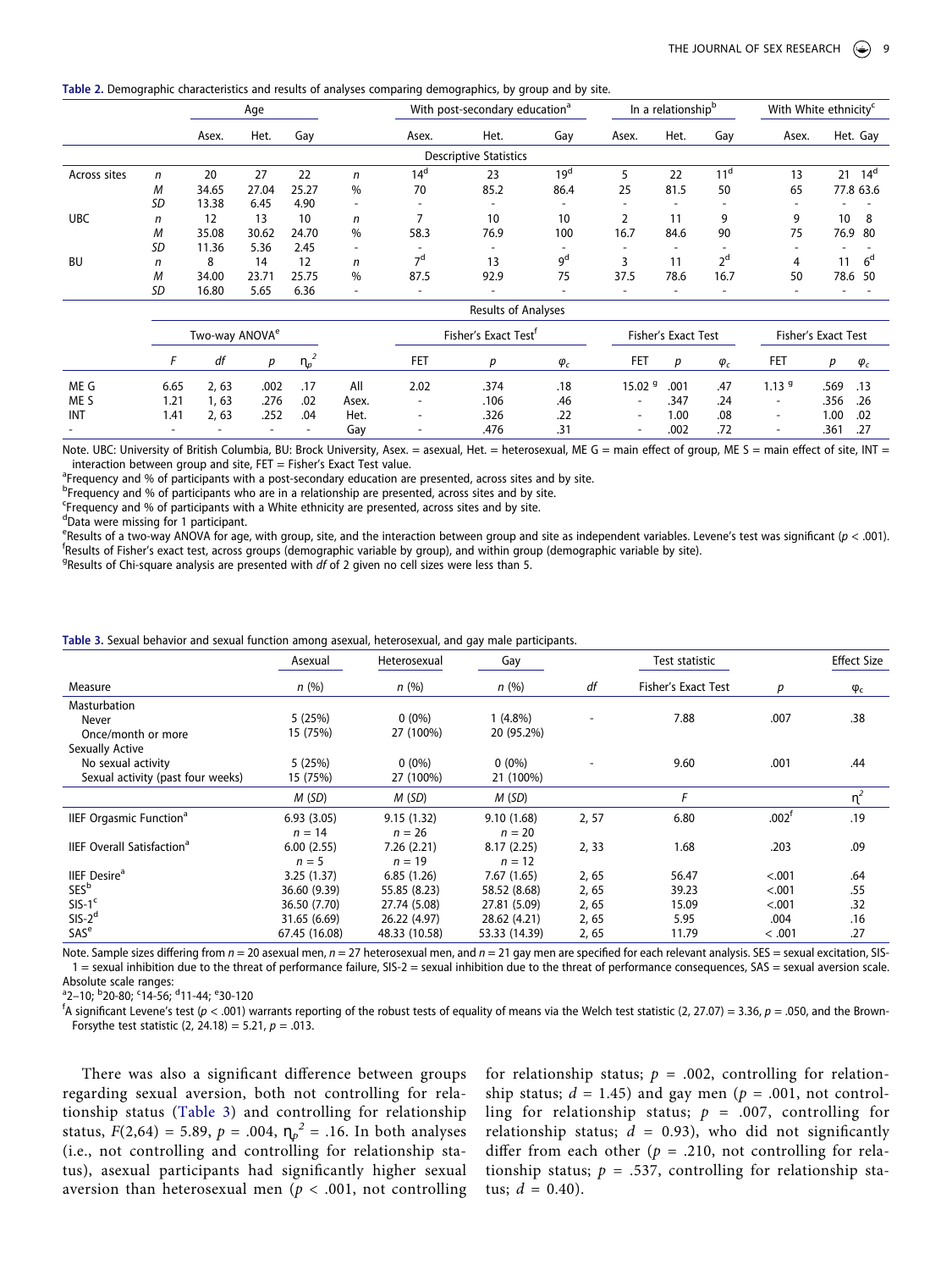# *Genital Sexual Arousal*

Some participants chose not to participate in the sexual fantasy portion, with more asexual men participating than heterosexual or gay men. After data cleaning, data were available for 67 participants (19 asexual, 26 heterosexual, and 22 gay men) for the erotic films, and for 46 participants (17 asexual, 15 heterosexual, and 14 gay men) for sexual fantasy. At the UBC site, erotic film data were available for 34 participants (11 asexual, 13 heterosexual, and 10 gay men) and sexual fantasy data were available for 30 participants (11 asexual, 11 heterosexual, and eight gay men). At the BU site, erotic film data were available for 33 participants (eight asexual, 13 heterosexual, and 12 gay men), and sexual fantasy data were available for 16 participants (six asexual, four heterosexual, and six gay men).

#### *Evaluating Potential Non-responders*

Details are provided in the Supplemental Materials. There was a low rate of non-responders and there were no significant group differences in numbers of non-responders. Thus, all available genital arousal data were included in subsequent analyses.

# *Genital Response to Erotic Film*

[Figure 1](#page-10-0) presents maximum genital arousal (MGA) responses for asexual (*n* = 19), heterosexual (*n* = 26), and gay (*n* = 22) men in response to watching the erotic films. The overall 5 (film stimulus, repeated measures) x 3 (group) MANOVA was significant,  $F(10,122) = 4.87$ , Pillai's Trace = .57,  $p < .001$ ,  $\eta_p^2 = .29$ . Descriptive statistics and results of follow-up univariate tests are shown in [Table 4](#page-10-1). [8](#page-9-0) There were significant group differences for each of the erotic films. For the female-female film clip heterosexual men showed significantly greater MGA than asexual (*p* = .005, *d* = 0.95) and gay (*p* < .001, *d* = 1.28) men, with no significant difference between gay and asexual men (*p* = .606,  $d = 0.31$ ). For the male-male film clip, gay men showed significantly greater MGA than asexual ( $p = .003$ ,  $d = 0.94$ ) and heterosexual men ( $p = .003$ ,  $d = 0.86$ ), with no significant difference between heterosexual men and asexual men (*p* = .803,  $d = 0.08$ ). For the female-male film clip, heterosexual men showed significantly greater MGA than gay ( $p = .006$ ,  $d = 0.85$ ) and asexual men ( $p = .028$ ,  $d = 0.67$ ), with no significant difference between gay and asexual men ( $p = .641$ ,  $d = 0.14$ ). For the female masturbation film clip, heterosexual men showed significantly greater MGA than asexual ( $p = .017$ ,  $d = 0.83$ ) and gay men ( $p = .001$ ,  $d = 1.09$ ), with no significant difference between gay and asexual men ( $p = .776$ ,  $d = 0.22$ ). For the male masturbation film clip, gay men showed significantly greater MGA than asexual ( $p = .001$ ,  $d = 1.11$ ) and heterosexual men ( $p = .002$ ,  $d =$ 0.90), with no significant difference between heterosexual and asexual men ( $p = .487$ ,  $d = 0.23$ ).

#### *Genital Response to Fantasy*

A one-way ANOVA on MGA in response to sexual fantasy in 17 asexual, 15 heterosexual, and 14 gay men revealed no significant difference between groups and thus pairwise comparisons were not performed [\(Figure 1\)](#page-10-0). Descriptive statistics and the result of the omnibus test are shown in [Table 4.](#page-10-1) The mean, minimum, and maximum levels of genital arousal during the sexual fantasy suggest that the lack of group differences on MGA were not due to a floor effect.

Generally, sexual men (heterosexual and gay men) were more likely than asexual men to fantasize about sexually intimate (e.g., penetrative intercourse or oral sex) encounters with other people. Asexual men were more likely to describe activities or scenarios that did not include sexual intercourse, fantasizing more about a romantic bond rather than sexual desire, or fantasizing more about physical intimacy they described as nonsexual. Two asexual participants and none of the sexual participants stated that they fantasized about "nothing." One asexual, one gay, and one heterosexual participant described being distracted during the fantasy. Group was not significantly related to describing "nothing" or being distracted during the fantasy, Fisher's Exact Test statistic = 1.16,  $p = .600$ ,  $\varphi_c = .17$ .

# *Subjective Sexual Arousal*

# *Continuous Subjective Arousal*

[Figure 2](#page-11-0) presents maximum continuous subjective sexual arousal (MCSSA) responses for asexual ( $n = 18$ ), heterosexual ( $n = 25$ ), and gay  $(n = 21)$  men (who also had genital arousal data) in response to watching the erotic films. The 5 (film stimulus, repeated measures) x 3 (group) MANOVA was significant, *F*   $(10,116) = 9.60$ , Pillai's Trace = .91,  $p < .001$ ,  $\eta_p^2 = .45$ . Descriptive statistics and results of follow-up univariate tests are shown in [Table 4](#page-10-1).<sup>9</sup> There were significant group differences for each of the erotic films. For the female-female film clip, heterosexual men experienced significantly greater MCSSA than asexual men (*p* < .001, *d* = 1.46) and gay men (*p* < .001, *d* = 1.22), with no significant difference between asexual and gay men (*p* = .890, *d* = 0.04). For the male-male film clip, gay men experienced significantly greater MCSSA than asexual men ( $p < .001$ ,  $d = 1.73$ ) and heterosexual men ( $p = .001$ ,  $d = 1.10$ ), with no significant difference between asexual and heterosexual men ( $p = .535$ ,  $d = 0.31$ ). For the female-male film  $\text{clip}$ ,<sup>10</sup> heterosexual men experienced significantly greater MCSSA than asexual men ( $p = .001$ ,  $d =$ 1.16) and gay men ( $p = .001$ ,  $d = 1.00$ ), with no significant difference between asexual and gay men ( $p = .718$ ,  $d = 0.11$ ). For the female masturbation film clip, heterosexual men experienced significantly greater MCSSA than asexual men ( $p = .016$ ,  $d = 0.78$ ). Differences between heterosexual and gay men did not reach statistical significance ( $p = .063$ ,  $d = 0.53$ ) and there was no significant difference between gay and asexual men (*p* = .526, *d* = 0.22). For the male masturbation film clip, gay men experienced significantly greater MCSSA than asexual men ( $p < .001$ ,  $d = 2.02$ )

<span id="page-9-0"></span><sup>&</sup>lt;sup>8</sup>LSD pairwise comparisons were conducted for the male-male, male-female, and male masturbation film clips. Games-Howell pairwise comparisons were conducted for the female-female and female masturbation film clips due to a significant Levene's test.

<span id="page-9-1"></span><sup>9</sup> LSD pairwise comparisons were conducted for the female-female, male-female, female masturbation, and male masturbation film clips. Games-Howell pairwise comparisons were conducted for the male-male film clip due to a significant Levene's test.<br><sup>10</sup>Six asexual participants (out of 20) identified as gay or heterosexual (see

<span id="page-9-2"></span>Participants subsection in the Method). In a one-way ANOVA within the asexual participants, those asexual participants who identified as asexual were less likely to be subjectively aroused to the female-male film clip than those who identified as heterosexual or gay  $(F(1,16) = 6.57, p = .021)$ .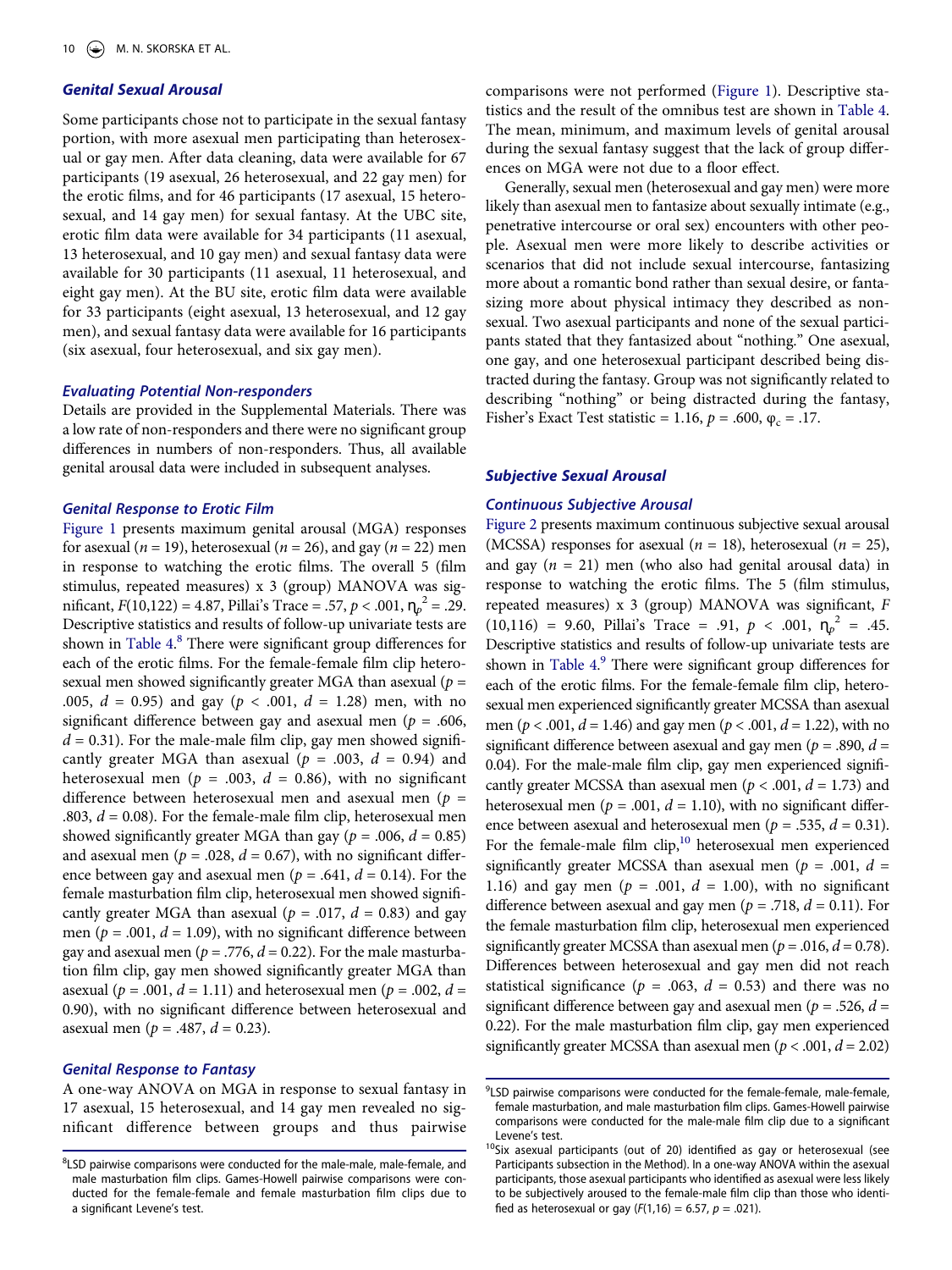<span id="page-10-0"></span>

**Figure 1.** Maximum genital arousal, in mm, to erotic stimuli by orientation group. Note that the first five sets of bars are in response to audio-visual erotica, and the final set of bars is in response to sexual fantasy. Error bars indicate ± 1 standard error, *\* p* < .05, \*\**p* < .01, \*\*\**p* < .001. Asterisks reflect group differences between the group indicated and the group with the highest genital arousal for that film type.

<span id="page-10-1"></span>

| Table 4. Mean, minimum, and maximum genital arousal (in mm) for each group by stimulus and results of group comparisons.<br>and the component of the component of the component of the component of the component of the component of the |  |
|-------------------------------------------------------------------------------------------------------------------------------------------------------------------------------------------------------------------------------------------|--|
|-------------------------------------------------------------------------------------------------------------------------------------------------------------------------------------------------------------------------------------------|--|

| Stim.             | M                                    | SD    | Min.                                                                                                                      | Max.  | M                    | SD                      | Min.                          | Max.                                | M        | SD                                              | Min.             | Max.  | F                                     | р                   | n <sup>2</sup> |
|-------------------|--------------------------------------|-------|---------------------------------------------------------------------------------------------------------------------------|-------|----------------------|-------------------------|-------------------------------|-------------------------------------|----------|-------------------------------------------------|------------------|-------|---------------------------------------|---------------------|----------------|
|                   |                                      |       |                                                                                                                           |       |                      |                         |                               | <b>Genital Arousal</b>              |          |                                                 |                  |       |                                       |                     |                |
|                   |                                      |       | Asexual ( $n = 19$ )                                                                                                      |       |                      |                         | Heterosexual ( $n = 26$ )     |                                     |          |                                                 | Gay ( $n = 22$ ) |       |                                       |                     |                |
| <b>FF</b>         | 9.05                                 | 9.98  | $-0.15$                                                                                                                   | 39.50 | 20.45                | 13.17                   | 0.05                          | 43.81                               | 6.35     | 7.65                                            | 0.37             | 26.63 | 11.74                                 | < .001 <sup>a</sup> | .27            |
| <b>MM</b>         | 9.96                                 | 10.54 | 0.34                                                                                                                      | 34.04 | 10.88                | 11.40                   | $-1.35$                       | 42.80                               | 21.74    | 14.03                                           | 0.80             | 56.48 | 6.41                                  | .003                | .17            |
| <b>FM</b>         | 12.84                                | 12.63 | $-5.22$                                                                                                                   | 39.50 | 20.83                | 11.49                   | 1.14                          | 41.76                               | 11.11    | 11.39                                           | $-0.40$          | 34.92 | 4.66                                  | .013                | .13            |
| F.                | 8.43                                 | 9.90  | $-4.67$                                                                                                                   | 31.59 | 18.13                | 12.78                   | $-0.53$                       | 38.72                               | 6.56     | 7.23                                            | $-0.55$          | 22.16 | 8.56                                  | .001 <sup>b</sup>   | .21            |
| M                 | 7.00                                 | 10.08 | $-4.27$                                                                                                                   | 31.23 | 9.41                 | 10.86                   | $-1.97$                       | 34.79                               | 20.10    | 13.01                                           | 0.99             | 48.38 | 8.02                                  | .001                | .20            |
|                   | $n = 17$<br>$n = 15$                 |       |                                                                                                                           |       |                      |                         |                               |                                     | $n = 14$ |                                                 |                  |       |                                       |                     |                |
| Fant.             | 16.47                                | 13.83 | $-2.35$                                                                                                                   | 39.80 | 24.88                | 12.80                   | 0.47                          | 44.38                               | 20.47    | 12.79                                           | 0.17             | 37.91 | 1.62                                  | .210                | .07            |
|                   |                                      |       |                                                                                                                           |       |                      |                         | Continuous Subjective Arousal |                                     |          |                                                 |                  |       |                                       |                     |                |
|                   |                                      |       | Asexual ( $n = 18$ )                                                                                                      |       |                      |                         | Heterosexual ( $n = 25$ )     |                                     |          |                                                 | Gay ( $n = 21$ ) |       |                                       |                     |                |
| <b>FF</b>         | 22.67                                | 23.71 | 0                                                                                                                         | 71.43 | 58.52                | 25.00                   | 10.97                         | 100                                 | 23.88    | 31.79                                           | 0                | 99.73 | 12.87                                 | < .001              | .30            |
| <b>MM</b>         | 21.34                                | 23.27 | 0                                                                                                                         | 85.71 | 30.73                | 34.00                   | 0                             | 100                                 | 64.68    | 26.41                                           | 0                | 100   | 12.69                                 | < .001 <sup>c</sup> | .29            |
| <b>FM</b>         | 28.45                                | 28.10 | 0                                                                                                                         | 100   | 60.34                | 26.91                   | 14.29                         | 100                                 | 31.76    | 30.51                                           | 0                | 99.73 | 8.59                                  | .001                | .22            |
| F.                | 17.39                                | 23.10 | 0                                                                                                                         | 85.71 | 39.58                | 31.64                   | 0                             | 99.73                               | 23.33    | 30.09                                           | 0                | 99.73 | 3.48                                  | .037                | .10            |
| M                 | 14.07                                | 16.59 | $\mathbf{0}$                                                                                                              | 57.14 | 11.41                | 20.43                   | 0                             | 91.76                               | 60.19    | 27.08                                           | 8.98             | 99.73 | 33.38                                 | < .001              | .52            |
|                   |                                      |       | $n = 16$                                                                                                                  |       |                      |                         | $n = 14$                      |                                     |          |                                                 | $n = 14$         |       |                                       |                     |                |
| Fant.<br>$\cdots$ | 47.96<br>$\sim$ $\sim$ $\sim$ $\sim$ | 36.88 | 0<br>$\mathbf{r}$ $\mathbf{r}$ $\mathbf{r}$ $\mathbf{r}$ $\mathbf{r}$ $\mathbf{r}$ $\mathbf{r}$ $\mathbf{r}$ $\mathbf{r}$ | 100   | 62.35<br><b>AAAA</b> | 27.51<br>$\overline{1}$ | 24.93<br>11.77714             | 100<br>$\epsilon$ in the $\epsilon$ | 46.41    | 27.69<br>$\mathbf{r}$ $\mathbf{r}$ $\mathbf{r}$ | 0                | 92.75 | 1.12<br>$\mathbf{r}$ and $\mathbf{r}$ | .336                | .05            |

Note. Stim. = Stimulus, FF = female-female film clip, MM = male-male film clip, FM = female-male film clip, F = female masturbation film clip, M = male masturbation film clip, Fant. = Fantasy, Min. = minimum, Max. = maximum. Mean, minimum, and maximum indicate the difference in genital arousal between each stimulus and the mean of the neutral film in mm. For example, in the mean column, this is the difference between average genital arousal for each stimulus and average arousal to the neutral film. Note that the number of participants in each group are smaller for sexual fantasy. Two-tailed *p*-values are shown.

Degrees of freedom for genital arousal for the film clips (FF, MM, FM, F, and M): 2, 64; for genital arousal for fantasy: 2, 43; for continuous subjective arousal for the film clips: 2, 61; and for continuous subjective arousal for fantasy: 2, 41.

<sup>a</sup>A significant Levene's test ( $p = .009$ ) warrants reporting of the robust tests of equality of means via the Welch test statistic (2, 40.59) = 10.60,  $p < .001$ , and the Brown-Forsythe test statistic (2, 58.24) = 12.45, *p* < .001. b

<sup>b</sup>A significant Levene's test (*p* = .005) warrants reporting of the robust tests of equality of means via the Welch test statistic (2, 40.19) = 7.73, *p* = .001, and the Brown-Forsythe test statistic  $(2, 57.56) = 9.05$ ,  $p < .001$ .

<sup>C</sup>A significant Levene's test ( $p = .035$ ) warrants reporting of the robust tests of equality of means via the Welch test statistic (2, 40.52) = 15.60,  $p < .001$ , and the Brown-Forsythe test statistic (2, 60.16) = 13.55, *p* < .001.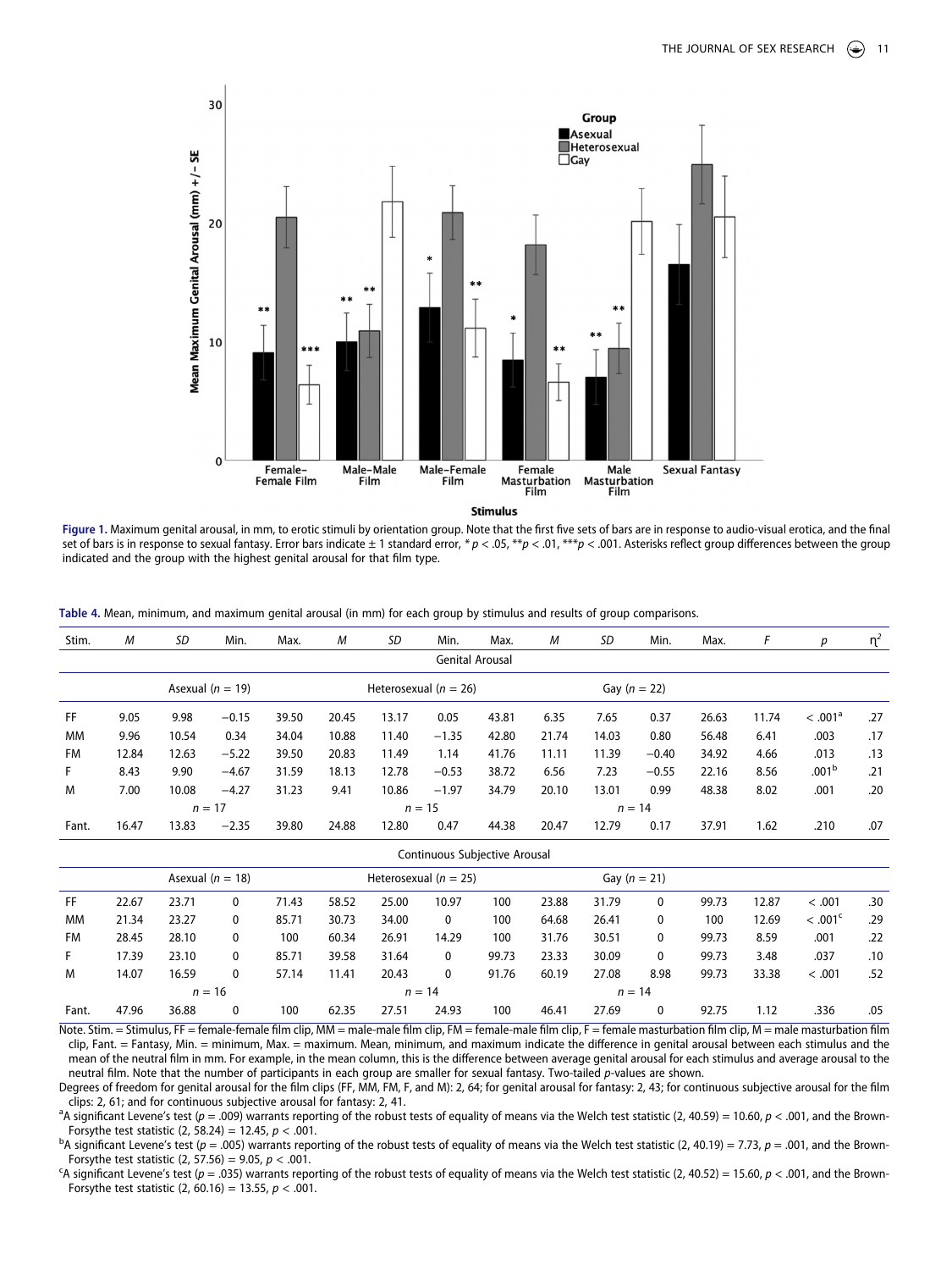<span id="page-11-0"></span>

Figure 2. Maximum continuous subjective sexual arousal response (potential range 0-100), to erotic stimuli by orientation group. Note that the first five sets of bars are in response to audio-visual erotica, and the final set of bars is in response to sexual fantasy. Error bars indicate  $\pm 1$  standard error,  $* p < .05$ ,  $* p < .01$ ,  $* * p < .001$ ,  $+ p =$ .063. Asterisks reflect group differences between the group indicated and the group with the highest subjective arousal for that film type.

and heterosexual men ( $p < .001$ ,  $d = 2.06$ ), with no significant difference between asexual and heterosexual men (*p* = .696,  $d = 0.14$ .

MCSSA was analyzed separately for sexual fantasy for 16 asexual, 14 heterosexual, and 14 gay men (corresponding to the same set of participants who had genital arousal fantasy data, although not all of these had usable MCSSA data). There was no significant difference in MCSSA between groups for the sexual fantasy, with all groups experiencing a statistically similar level of MCSSA while engaging in sexual fantasy. Thus, pairwise comparisons were not performed ([Figure 2\)](#page-11-0). Descriptive statistics and results of the omnibus test are shown in [Table 4](#page-10-1).

### *Discrete Self-reported Sexual Arousal to Sexual Fantasy*

Data from 17 asexual, 15 heterosexual, and 14 gay participants (corresponding to the participants who had genital arousal fantasy data) were analyzed. We found a significant main effect of change in Film Scale scores on four of the six self-report subscales: perceived physical sexual arousal, sensuality-sexuality, positive affect, and autonomic arousal, such that scores on these subscales significantly increased after engaging in sexual fantasy for each group ([Table 5\)](#page-12-0). There was also a significant main effect of group for sensuality-sexuality and autonomic arousal.<sup>11</sup> Gay men had greater scores than asexual men for sensuality-sexuality ( $p = .002$ ,  $d = 1.07$ ), but there were no significant differences between the groups for autonomic arousal ( $ps > .066$ ). There was no significant interaction between change in Film Scale scores and group

for these four subscales [\(Table 5\)](#page-12-0). There were no significant main effects of change in negative affect scores or group and there was no significant interaction.

There were no significant main effects of change in anxiety scores or group, but there was a significant interaction. To follow-up the interaction, repeated-measures ANOVAs were conducted within each group, examining change in anxiety scores. None of the repeated-measures ANOVAs were significant (within asexual men,  $F(1,16) = 1.66$ ,  $p = .216$ ,  $\eta^2 = .09$ ; within heterosexual men,  $F(1,14) = 1.31$ ,  $p = .271$ ,  $\eta^2 = .09$ ; within gay men,  $F(1,13) = 2.60$ ,  $p = .131$ ,  $\eta^2 = .17$ ). Thus, oneway ANOVAs for anxiety scores before and after fantasy were also conducted to examine group differences in these measures, but these were also not significant (before fantasy,  $F(2,43) =$ 1.54,  $p = .227$ ,  $\eta^2 = .07$ ; after fantasy,  $F(2,43) = 0.66$ ,  $p = .523$ ,  $\eta^2 = .03$ .<sup>[12](#page-11-2)</sup>

# *Genital Sexual Arousal Controlling for Sexual Inhibition and Sexual Excitation*

Controlling for SE and both domains of SI, a MANCOVA was conducted on data from 19 asexual, 26 heterosexual, and 21 gay participants. This analysis still showed a significant multivariate main effect of group on

<span id="page-11-1"></span><sup>&</sup>lt;sup>11</sup>LSD pairwise comparisons were conducted for sensuality-sexuality. Games-Howell pairwise comparisons were conducted for subjective sexual arousal

<span id="page-11-2"></span>and autonomic arousal due to a significant Levene's test.<br><sup>12</sup>A significant Levene's test for anxiety before fantasy (*p* = .005) warrants reporting of the robust tests of equality of means via the Welch test statistic (2, 27.82) = 1.44,  $p = 0.255$ , and the Brown-Forsythe test statistic  $(2, 28.08) = 1.71$ ,  $p = .200$ .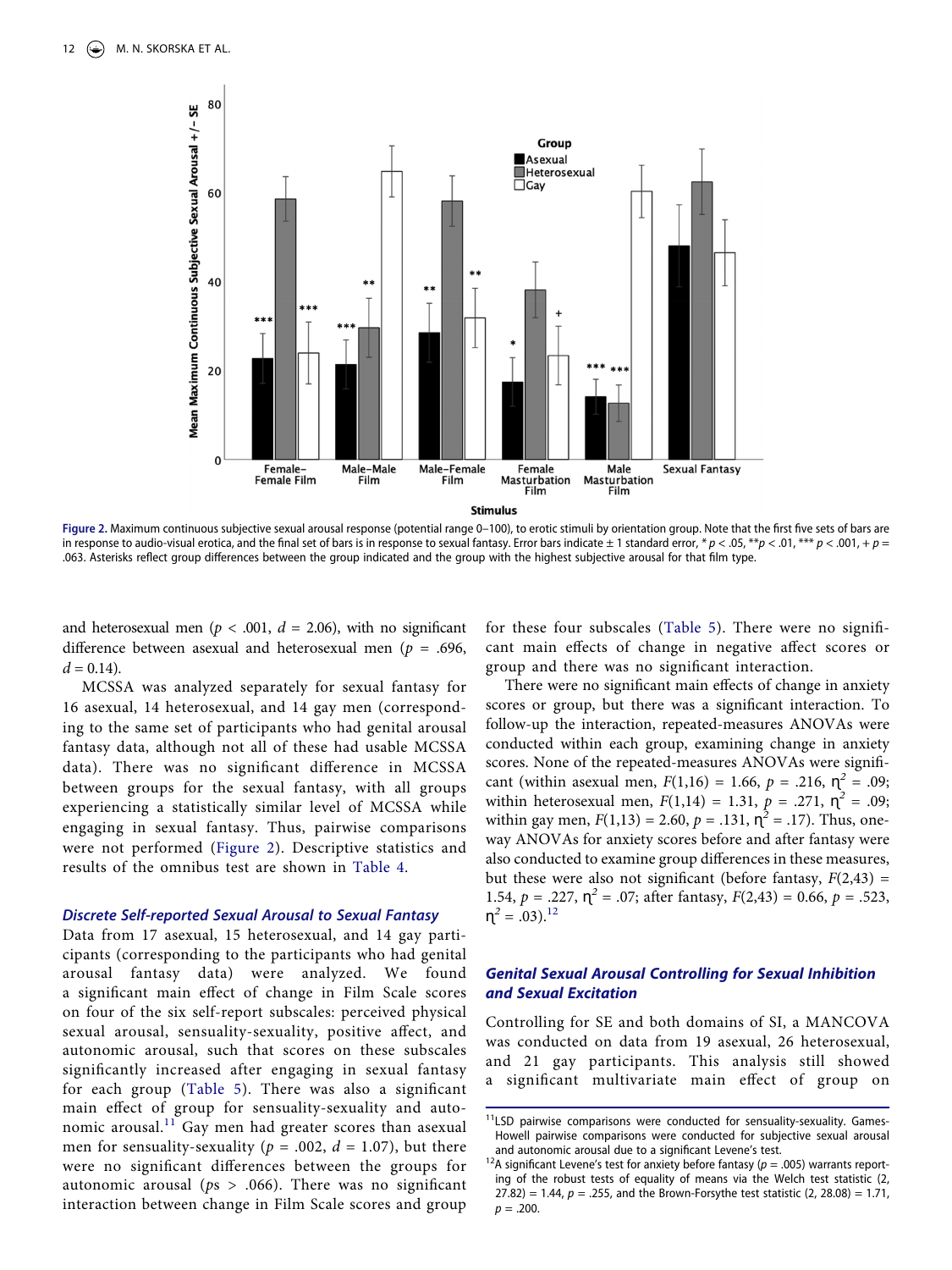<span id="page-12-0"></span>**Table 5.** Discrete self-reported subjective sexual arousal to fantasy as measured by the Film Scale, among asexual, heterosexual, and gay male participants.

|      |                                   | Sexual arousal subscales         |      | Affect subscales |                                 |                        |                 |               |         | Autonomic arousal subscale |      |                                      |
|------|-----------------------------------|----------------------------------|------|------------------|---------------------------------|------------------------|-----------------|---------------|---------|----------------------------|------|--------------------------------------|
|      | Perceived physical sexual arousal | Sensuality/<br>sexual attraction |      | Positive affect  |                                 |                        | Negative affect |               | Anxiety | Autonomic arousal          |      |                                      |
|      |                                   |                                  |      |                  |                                 | Descriptive statistics |                 |               |         |                            |      |                                      |
|      | M                                 | <b>SD</b>                        | M    | <b>SD</b>        | M                               | SD                     | M               | <b>SD</b>     | M       | <b>SD</b>                  | M    | SD                                   |
|      |                                   |                                  |      |                  |                                 | Asexual ( $n = 17$ )   |                 |               |         |                            |      |                                      |
| Pre  | 1.29                              | 0.41                             | 1.35 | 0.39             | 1.75                            | 0.70                   | 1.69            | 0.76          | 2.06    | 1.64                       | 1.36 | 0.38                                 |
| Post | 2.67                              | 1.69                             | 2.03 | 1.41             | 2.62                            | 1.41                   | 1.65            | 0.75          | 1.82    | 1.51                       | 2.14 | 1.03                                 |
|      |                                   |                                  |      |                  | Heterosexual ( $n = 15$ )       |                        |                 |               |         |                            |      |                                      |
| Pre  | 1.53                              | 0.54                             | 1.82 | 0.75             | 1.92                            | 0.80                   | 1.39            | 0.49          | 1.60    | 0.74                       | 1.71 | 1.11                                 |
| Post | 2.84                              | 1.56                             | 2.47 | 1.14             | 2.55                            | 1.21                   | 1.41            | 0.38          | 1.40    | 0.74                       | 2.59 | 1.02                                 |
|      |                                   |                                  |      |                  |                                 | Gay ( $n = 14$ )       |                 |               |         |                            |      |                                      |
| Pre  | 2.23                              | 1.21                             | 2.39 | 0.97             | 2.56                            | 1.04                   | 1.50            | 0.46          | 1.36    | 0.63                       | 2.23 | 1.23                                 |
| Post | 3.36                              | 1.85                             | 3.42 | 1.77             | 3.44                            | 1.64                   | 1.59            | 0.54          | 1.86    | 1.23                       | 3.23 | 1.80                                 |
|      |                                   |                                  |      |                  | Repeated measures ANOVA results |                        |                 |               |         |                            |      |                                      |
|      | F                                 | $n_{\varphi}^2$<br>$p^{\rm a}$   | F    | $\eta_p^2$<br>р  | F                               | $n_{\varphi}^2$<br>р   | F               | $p^a$ $n_p^2$ | F       | $p^a$ $n_p^2$              | F    | $\overline{\eta_p}^2$<br>$p^{\rm a}$ |

|             |       | D      |     |       |           |       | ון רוויס היו היום היו היו היו הווידים היו היו היו |      |          |      |         |       |        | ւ Խ |
|-------------|-------|--------|-----|-------|-----------|-------|---------------------------------------------------|------|----------|------|---------|-------|--------|-----|
| ME $\Delta$ | 32.55 | < 0.01 | .43 | 24.14 | < .001.36 | 20.12 | < .001.32                                         | 0.16 | .695.00  | 0.03 | .869.00 | 30.16 | < .001 | .41 |
| ME G        | 2.26  | .116   | .10 | 5.51  | .007 .20  | 3.01  | .060.12                                           | 0.95 | .395 .04 | 0.71 | .496.03 | 3.63  | .035   | .14 |
| INT         | 0.11  | .898   | .01 | 0.56  | .577 .03  | 0.22  | .802.01                                           | 0.49 | .617.02  | 3.29 | .047.13 | 0.16  | .851   | .01 |

Note. Degrees of freedom for ME Δ (main effect of the change in film scale score) are 1, 48; for ME G (main effect of group) they are 2, 43; and for INT (interaction between change in film scale score and group) they are 2, 48. Absolute scale range for all subscales is 1-7.

<sup>a</sup>Significant Levene's test, but corrections are not provided for the omnibus effects.

maximum genital arousal  $F(10,114) = 3.71$ , Pillai's Trace = 0.49,  $p < .001$ ,  $\eta_p^2 = .25$ . The multivariate effects were not significant for SES,  $F(5,56) = 1.08$ , Pillai's Trace = 0.09,  $p = .379$ ,  $\eta_p^2 = .09$ , SIS-1,  $F(5,56) = 0.67$ , Pillai's Trace = 0.06,  $p = .649$ ,  $\eta_p^2 = .06$ , or SIS-2,  $F(5,56) = 0.32$ , Pillai's Trace =  $0.03$ , *p* = .897,  $\eta_p^2$  $=$  .03. Univariate ANOVAs and pairwise comparisons<sup>[13](#page-12-1)</sup> revealed significant group differences for each of the erotic<br>films: female-female film clip,  $F(2,60) = 9.92$ ,  $p < .001$ ,  $n_p$  $f^2 = .25$  with heterosexual men showing significantly greater MGA than gay men ( $p < .001$ ,  $d = 1.22$ ), but not asexual men ( $p = .757$ ,  $d = 0.40$ ); male-male film clip,  $F(2,60) =$ 4.02,  $p = .023 \, \text{m}^2 = .12$ , with gay men showing significantly greater MGA than heterosexual men ( $p = .007$ ,  $d = 0.77$ ), but not asexual men ( $p = .097$ ,  $d = 0.61$ ); female-male film clip,  $F(2,60) = 3.53$ ,  $p = .036$ ,  $\eta_p^2 = .11$ , with heterosexual men showing significantly greater MGA than gay men (*p* = .011, *d* = 0.73), but not asexual men (*p* = .351, *d* = 0.33); female masturbation film clip,  $F(2,60) = 6.80$ ,  $p = .002$ ,  $\eta_p$ <sup>2</sup> = .19, with heterosexual men showing significantly greater MGA than gay men ( $p = .002$ ,  $d = 1.01$ ), but not asexual men ( $p = .787$ ,  $d = 0.39$ ); and male masturbation film clip,  $F(2,60) = 5.26, p = .008, \eta_p^2 = .15$ , with gay men showing significantly greater MGA than heterosexual men (*p* = .006,  $d = 0.79$ ) and asexual men ( $p = .011$ ,  $d = 0.95$ ). All other comparisons were not significant ( $ps > .191$ ). Thus, controlling for SE and SI, most of the previous differences between asexual participants and gay or heterosexual men who watched a clip of a preferred target were no longer

significant. Across three MANCOVAs with each of the three variables included individually we found that the SE variable was responsible for the lack of difference between asexual men and heterosexual or gay men (that viewed a clip of their preferred target) because the lack of difference generally held with SE, but not with the two SI variables. Exceptions are the male masturbation clip (gay men were still significantly higher than asexual men for all SE and SI variables) and the female masturbation clip (the difference between heterosexual and asexual men was not significant for both SES and SIS-1) (see [Table 6](#page-13-0)).

A univariate ANCOVA on MGA in response to sexual fantasy controlling for SE and both domains of SI showed there were still no significant differences between groups, *F*   $(2,39) = 2.06, p = .141, \eta_p^2 = .10$ . This result was also evident in separate ANCOVAs with each of these variables included individually (SES,  $F(2,41) = 0.91$ ,  $p = .412$ ,  $\eta_p^2 = .04$ ; SIS-1,  $F$  $(2,41) = 1.14, p = .331, \eta_p^2 = .05; SIS-2, F(2,41) = 1.67, p = .201,$  $n_p^2 = .08$ ).

# **Discussion**

### *Overview of Findings*

We found that heterosexual (*d*s ranged from 0.67 to 0.95 for genital, 0.78 to 1.46 for subjective) and gay (*d*s are 0.94 and 1.11 for genital, 1.73 and 2.02 for subjective) men showed higher genital and subjective sexual arousal to their preferred erotic film clips than asexual men to any of the film content. Asexual men did not significantly differ from gay or heterosexual men's genital and subjective arousal when viewing non-preferred erotic film clips (*d*s ranged from 0.08 to 0.31 for genital, 0.04 to 0.31 for subjective) (supportive of Hypothesis 1). Asexual men did not differ significantly from sexual men in genital ( $\eta^2 = 0.05$ ) or

<span id="page-12-1"></span><sup>&</sup>lt;sup>13</sup>LSD pairwise comparisons were conducted for the male-male, male-female, and male masturbation film clips. Bonferroni pairwise comparisons were conducted for the female-female and female masturbation film clips due to a significant Levene's test.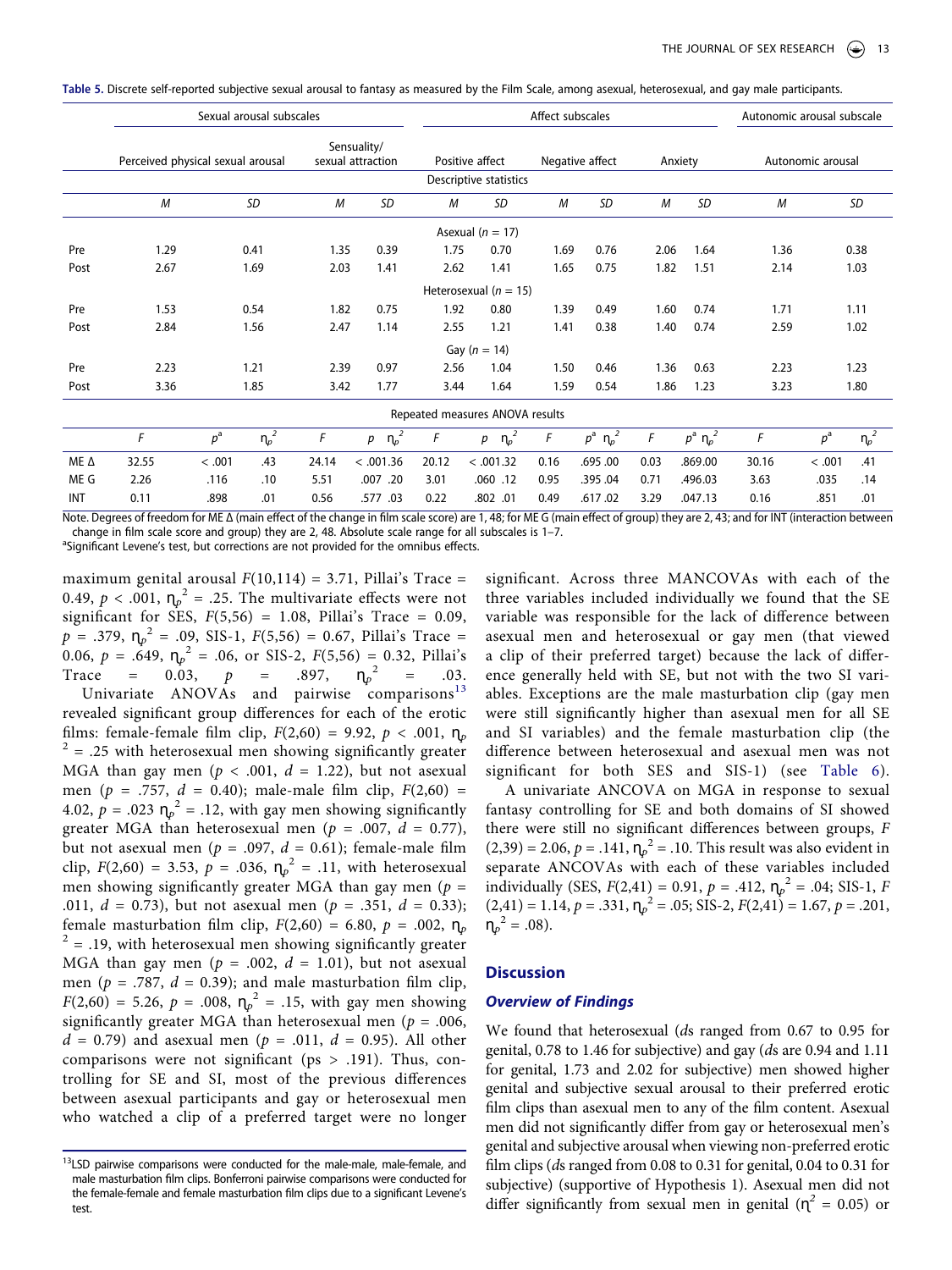<span id="page-13-0"></span>

| Table 6. Results of three MANCOVAs on genital sexual arousal controlling for sexual excitation and sexual inhibition. |  |  |  |  |
|-----------------------------------------------------------------------------------------------------------------------|--|--|--|--|
|-----------------------------------------------------------------------------------------------------------------------|--|--|--|--|

| <b>Multivariate Effect</b> |                    |        |                 | Univariate Effect |                          |        |         |                       |        |      |            |      |      |
|----------------------------|--------------------|--------|-----------------|-------------------|--------------------------|--------|---------|-----------------------|--------|------|------------|------|------|
| <b>MANCOVA 1</b>           |                    | р      | $n_{\varphi}^2$ | Stim.             |                          | p      | $n_{p}$ |                       | р      | d    |            | р    | d    |
| <b>SES</b>                 | $F(5,58) = 1.09$   | .378   | .09             | FF                | $F(2,62) = 11.13a$       | < .001 | .26     | Het.-Gay <sup>b</sup> | < .001 | 1.29 | Het.-Asex. | .544 | 0.46 |
|                            | $PT = 0.09$        |        |                 | МM                | $F(2,62) = 4.00$         | .023   | .11     | Het.-Gay              | .007   | 0.77 | Gay-Asex.  | .108 | 0.59 |
| Grp.                       | $F(10,118) = 4.10$ | < .001 | .26             | MF                | $F(2,62) = 3.96$         | .024   | .11     | Het.-Gay              | .007   | 0.77 | Het.-Asex. | .370 | 0.31 |
|                            | $PT = 0.52$        |        |                 |                   | $F(2,62) = 7.68^{\circ}$ | .001   | .20     | Het.-Gay              | .001   | 1.07 | Het.-Asex. | .617 | 0.44 |
|                            |                    |        |                 | M                 | $F(2,62) = 5.87$         | .005   | .16     | Het.-Gay              | .003   | 0.84 | Gay-Asex.  | .007 | 1.00 |
| <b>MANCOVA 2</b>           |                    |        |                 |                   |                          |        |         |                       |        |      |            |      |      |
| $SIS-1$                    | $F(5,58) = 0.52$   | .758   | .04             | FF                | $F(2,62) = 10.18a$       | < .001 | .25     | Het.-Gay <sup>c</sup> | < .001 | 1.25 | Het.-Asex. | .030 | 0.86 |
|                            | $PT = 0.04$        |        |                 | <b>MM</b>         | $F(2,62) = 5.44$         | .007   | .15     | Het.-Gay              | .005   | 0.83 | Gay-Asex.  | .009 | 0.90 |
| Grp.                       | $F(10,118) = 3.91$ | < .001 | .25             | MF                | $F(2,62) = 4.11$         | .021   | .12     | Het.-Gay              | .010   | 0.75 | Het.-Asex. | .047 | 0.66 |
|                            | $PT = 0.50$        |        |                 |                   | $F(2,62) = 7.34^a$       | .001   | .19     | Het.-Gay              | .002   | 1.05 | Het.-Asex. | .058 | 0.77 |
|                            |                    |        |                 | M                 | $F(2,62) = 6.24$         | .003   | .17     | Het.-Gay              | .004   | 0.86 | Gay-Asex.  | .004 | 1.00 |
| <b>MANCOVA 3</b>           |                    |        |                 |                   |                          |        |         |                       |        |      |            |      |      |
| $SIS-2$                    | $F(5,58) = 0.20$   | .960   | .02             | FF                | $F(2,62) = 9.46^{\circ}$ | < .001 | .23     | Het.-Gay <sup>d</sup> | < .001 | 1.22 | Het.-Asex. | .011 | 0.94 |
|                            | $PT = 0.02$        |        |                 | <b>MM</b>         | $F(2,62) = 5.63$         | .006   | .15     | Het.-Gay              | .005   | 0.85 | Gay-Asex.  | .006 | 0.90 |
| Grp.                       | $F(10,118) = 4.22$ | < .001 | .26             | MF                | $F(2,62) = 3.71$         | .030   | .11     | Het.-Gay              | .013   | 0.75 | Het.-Asex. | .049 | 0.63 |
|                            | $PT = 0.53$        |        |                 |                   | $F(2,62) = 6.83^{\circ}$ | .002   | .18     | Het.-Gay              | .003   | 1.03 | Het.-Asex. | .030 | 0.83 |
|                            |                    |        |                 | M                 | $F(2,62) = 7.08$         | .002   | .19     | Het.-Gay              | .005   | 0.86 | Gay-Asex.  | .001 | 1.09 |
|                            |                    |        |                 |                   |                          |        |         |                       |        |      |            |      |      |

Note. *n* = 19 asexual men, *n* = 26 heterosexual men, *n* = 21 gay men.

Stim. = stimulus, Grp. = group, PT = Pillai's trace, SES = sexual excitation, SIS-1 = sexual inhibition due to the threat of performance failure, SIS-2 = sexual inhibition due to the threat of performance consequences, FF = female-female film clip, MM = male-male film clip, FM = female-male film clip, F = female masturbation film clip, M = male masturbation film clip, Het.  $=$  heterosexual, Asex.  $=$  asexual.

<sup>a</sup>Significant Levene's test.

b<sup>b</sup>All other comparisons were not significant,  $ps > .181$ .

<sup>c</sup>All other comparisons were not significant,  $p_s > .571$ .

All other comparisons were not significant, *p*s > .456.

subjective ( $\eta^2$  = 0.07) arousal when they could choose their own fantasy content (supportive of Hypothesis 2). Contrary to our prediction, asexual men scored higher than heterosexual men and marginally higher than gay men on a measure of SI due to the threat of performance consequences and significantly higher than both gay and heterosexual men on SI due to the threat of performance failure. Supportive of Hypothesis 3, asexual men scored lower on a measure of SE than both heterosexual and gay men. SE was found to influence differences in genital arousal between asexual and sexual men to their preferred erotic film stimuli (further supportive of Hypothesis 3). Last, we found that asexual men were less likely to masturbate than gay men (but not heterosexual men) and had lower scores on orgasmic functioning than heterosexual men (but not gay men). Compared to sexual men, asexual men were less likely to engage in sexual activity, had less sexual desire, and had more sexual aversion. They did not differ in overall sexual satisfaction (generally supportive of Hypothesis 4).

Overall, asexual men displayed lower genital and subjective sexual arousal compared to sexual men viewing preferred erotic film clips, with lower SE in asexual men influencing the difference in genital arousal. This indicates that it is lower SE (and not higher SI) that influences asexual men's reduced sexual arousal to erotic films of people engaging in sexual activity. However, when engaging in sexual fantasy, genital and subjective sexual arousal of asexual men did not differ from sexual men, in that all men experienced similar levels of sexual arousal to sexual fantasy. Neither SE nor SI impacted the genital arousal to fantasy. These findings support the notion that the capacity for sexual arousal in asexual men is no different than sexual men.

# *Genital and Subjective Arousal to Erotic Films*

<span id="page-13-1"></span>Penile plethysmography has been used as a reliable tool to discriminate between sexual orientations (Chivers et al., [2010;](#page-16-25) Freund, [1963\)](#page-16-37), and sexual arousal in response to preferred targets is dependably shown to be a strong indicator of sexual attraction and orientation. Within our sample, sexual participants showed higher average sexual arousal, both genital and subjective, to their preferred film stimulus compared to asexual men. Asexual men in this study, who we characterized by lack of sexual attraction to others, experienced lower than average genital and subjective arousal across film categories, corresponding to their lack of interest in the content of these films. In other words, asexual men did not significantly differ from gay and heterosexual men when these sexual men viewed clips showing their non-preferred sex (e.g., gay men viewing female masturbation clips). Some have speculated that asexual individuals are sexually attracted to others but may be masking or denying those attractions (for various reasons; see Brotto & Yule, [2017](#page-16-2)). Instead, our findings suggest that the films did not elicit a sexual response in asexual men *because* of the lack of sexual attraction to the actors in the videos.

#### *Genital and Subjective Arousal to Sexual Fantasy*

Some asexual individuals engage in sexual fantasy, which may indicate some sexual interest among asexual individuals (Yule et al., [2014b,](#page-17-5) [2017b\)](#page-17-1). It has been suggested that this sexual interest is not directed toward anyone or anything, aside from themselves; alternatively, it may involve a disconnection between asexual people's sense of sexual "self" and others even if other people are included in their fantasies (Bogaert, [2012a,](#page-15-1) [2012b](#page-15-10)).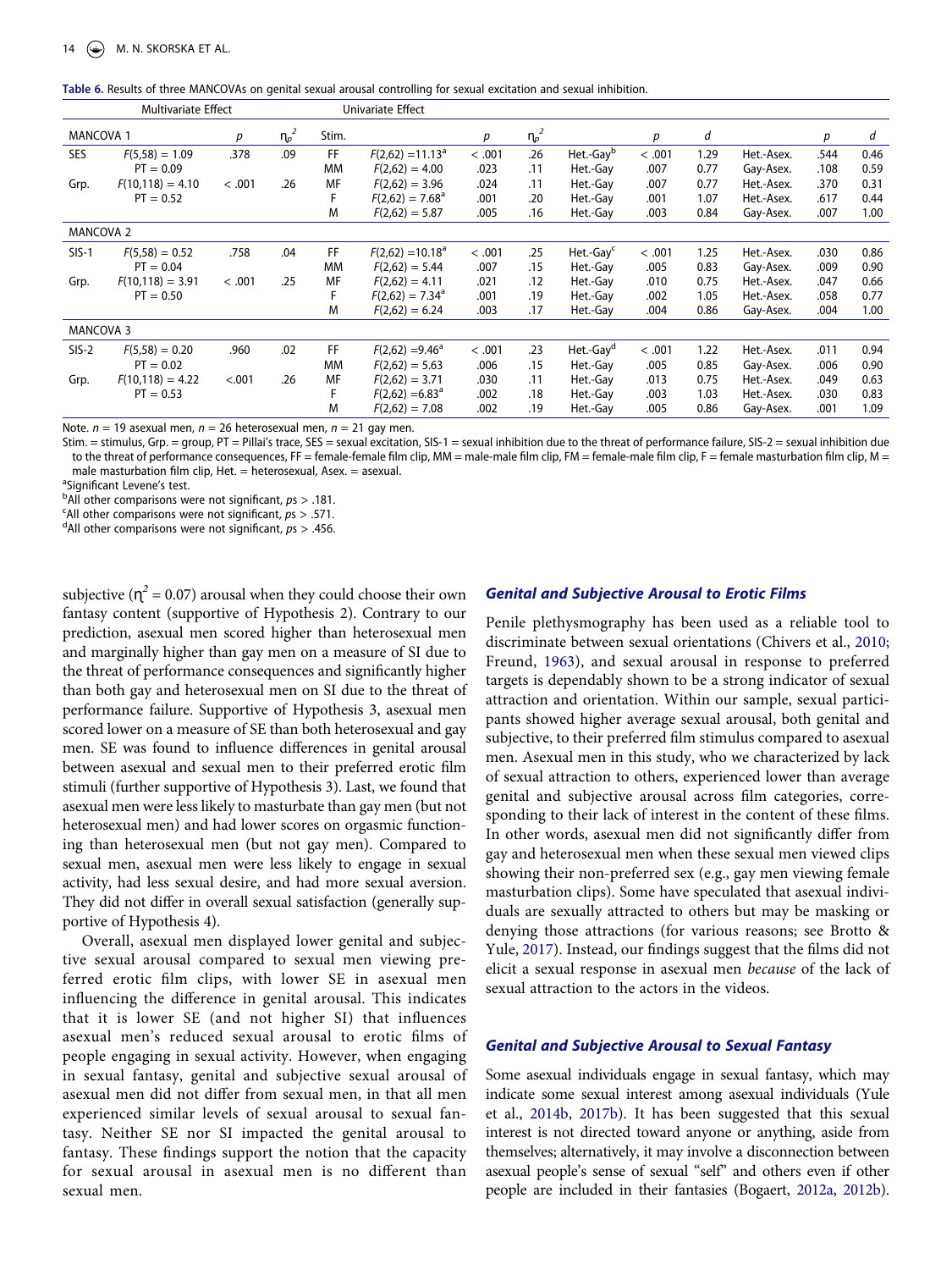When given the opportunity to engage in sexual fantasy, men in the current study were able to focus on whatever they found to be most sexually arousing. A small proportion of asexual participants (*n* = 2; 4.3%), and none of the sexual participants, stated that they fantasized about "nothing," and one asexual, one gay, and one heterosexual participant (6.5%) described being distracted while engaging in fantasy. Despite this, all three groups displayed some level of sexual arousal, both genital and continuous subjective arousal, in response to engaging in sexual fantasy, and there was no significant difference in magnitude of sexual arousal between groups. This provides further evidence of category specificity in the patterns of asexual men's sexual arousal. Asexual men in our study were capable of genital and subjective arousal when given the opportunity to engage with content that was preferred to them, likely because it had the greatest effect on eliciting a high level of arousal (and probability of orgasm).

Furthermore, all men, including asexual men, showed a significant increase on discrete measures of subjective sexual arousal, including self-reported physical sexual arousal, autonomic arousal, and sensuality/sexual attraction with sexual fantasy. Additionally, positive affect increased for all groups, whereas negative affect and anxiety were not affected by sexual fantasy for all groups of men. This suggests that asexual men can experience subjective sexual arousal in a controlled context to a sexual stimulus of their choosing, as has been shown with asexual women (Brotto & Yule, [2011](#page-16-26)). The information processing model of sexual arousal suggests that a stimulus must be appraised as being sexually relevant and attended to appropriately for sexual arousal (genital or subjective) to occur (Rosen & Beck, [1988\)](#page-16-18). Our findings suggest that the cognitive and attentional pathways that are crucial for sexual responding are intact in asexual men. It follows that any stated apathy toward traditional sexual stimuli or activity is not due to faulty cognitive or attentive processes, but perhaps due to genuine disinterest in that stimuli.

# *Impact of Sexual Excitation and Sexual Inhibition on Genital Arousal*

The Dual Control Model (Bancroft & Janssen, [2000](#page-15-14)) posits that sexual response involves an interaction between sexual excitatory and sexual inhibitory processes. Individuals are predisposed to have varying levels of both SE and SI and propensities for low SE and/or high SI are associated with sexual response difficulties, including erectile difficulty (Bancroft et al., [2009;](#page-15-15) Janssen et al., [2002\)](#page-16-30). Our findings of lower SE and higher SI in asexual participants compared to other groups differs from Prause and Graham's findings (Prause & Graham, [2007](#page-16-13)) that asexual individuals experienced lower SE but similar levels of SI, and the reason for this discrepancy in findings is not clear.

We found that asexual participants' relatively lower SE (but not their higher SI) may be driving their lower levels of genital arousal to clips of sexual men's preferred stimuli compared to these groups. However, despite their lower SE they were able to become genitally aroused to a fantasy of their choosing, although this arousal was expectedly somewhat (but not significantly) lower than gay and heterosexual men. Based on the Dual Control Model, we interpret this to mean that asexual individuals' propensity toward lower SE could be an important factor in their general disinterest in engaging in viewing certain stimuli that tend to be preferred by men of other sexual orientations and in sexual activity with others. Thus, the lack of sexual interest experienced in asexuality is not the result of dysfunction of the genital arousal system, but likely the result of a lower level in SE, which is a natural variation of human sexuality.

# *Differences in Sexual Function and Behavior*

Finally, asexual men displayed some differences in scores on measures of sexual function and behavior compared to sexual men. Specifically, asexual men were less likely to masturbate, engage in sexual activity, had lower scores on orgasmic function, lower scores on sexual desire, and higher scores on sexual aversion compared to sexual men, replicating findings of previous research (Brotto et al., [2010](#page-16-1); Yule et al., [2017a\)](#page-17-3). However, asexual men did not differ from sexual men in scores on overall sexual satisfaction. Given evidence for sexual arousal and satisfaction, it is possible that these other domains of reduced sexual activity and response may pertain more to a lack of sexual attraction, and not be indicative of a sexual dysfunction, per se.

### *Limitations*

Asexual participants in this study were a heterogenous group in terms of the variations of asexual identity and it was not possible to examine sub-groups of asexual participants based on identity due to small sample size. Further, our asexual sample may not be representative, given that our participants agreed to view erotic stimuli and engage in sexual fantasy in the lab. Because asexuality is defined as a lack of sexual attraction, there may be discomfort in any experimental procedure that involves presentation of undesired stimuli, particularly when genital response is being measured. Future studies should employ psychophysiological measures that do not rely on invasive measurements of genital responding, such as eyetracking, which has been recently examined in asexual women (Brown et al., [2021\)](#page-16-38) or neuroimaging. This would also allow for inclusion of transgender or non-binary asexual individuals in future research. Indeed, all participants in our study were cisgender and this poses a limitation to the generalizability of the study.

<span id="page-14-2"></span><span id="page-14-1"></span><span id="page-14-0"></span>Trans and non-binary genders have been observed to be more prevalent in asexual people, with up to 24.6% of asexual individuals reporting a gender other than what they were assigned at birth (Brotto et al., [2010](#page-16-1); Gazzola & Morrison, [2012](#page-16-39); Ginoza et al., [2014](#page-16-40)). The self-reported and genital arousal responses among transgender asexual individuals may be different from cisgender individuals. Because of the equipment involved in assessing genital sexual response, we were only able to recruit cisgender men with a phallus for this study. Because of differences in genital arousal patterns from gay and heterosexual men, we did not include bisexual men in this study, and it will be important to do so in future replication studies. Similar to the challenges inherent with a small sample of asexual participants, we recruited only small samples of gay and heterosexual men, limiting representativeness.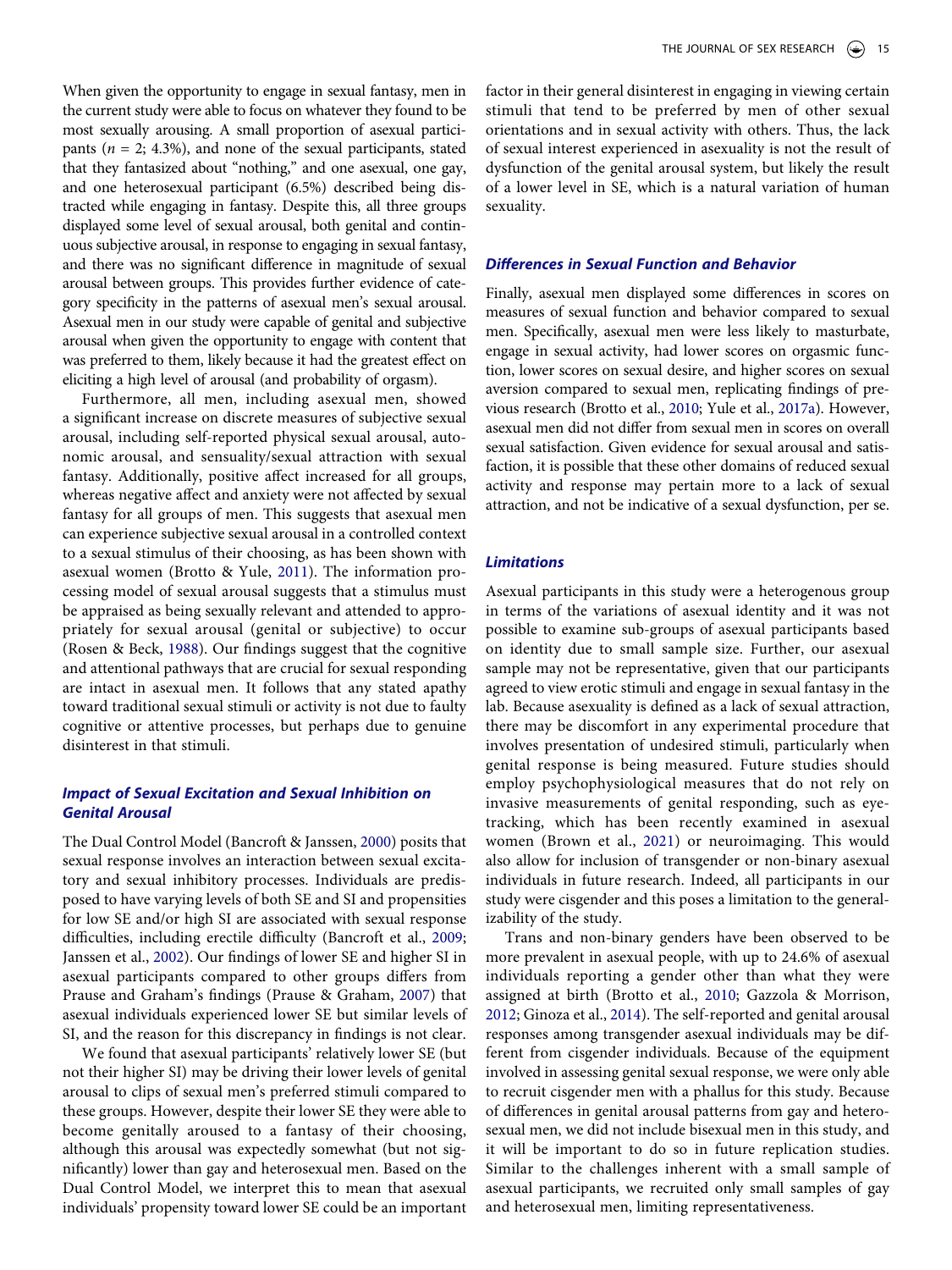Another limitation relates to the use of erotic stimuli featuring men and women engaging in sexual activity only. Showing a wider variety of sexual stimuli (e.g., sexual stimuli that contain romantic contexts) may elicit greater genital and subjective responses and indicate potential sexual attraction to other stimuli. Furthermore, any deviations in patterns were in instances involving the masturbation clips (e.g., the difference in subjective sexual arousal between gay men and heterosexual men for the female masturbation clip was only marginally significant). Other research has suggested that masturbation clips do not always lead to the greatest arousal (e.g., Chivers et al., [2007](#page-16-24)), which may have impacted our results. More participants declined to participate in sexual fantasy at the BU site, owing, we believe, to having to come back to participate in sexual fantasy at the BU location, whereas at UBC, sexual fantasy was always completed on the same day as watching the clips. This led to a smaller sample size of participants who participated in both parts of the study, although site was not identified as a potential covariate in our analyses. Finally, we did not include measures to fully assess sexual desire, erectile function, and distress and this would be an area to explore in more detail in future research.

### *Conclusion*

Overall, compared with gay and heterosexual men, asexual men demonstrated lower genital arousal response to erotic films, but had similar levels of genital arousal when engaging in sexual fantasy. This suggests that asexual men's genital responses to erotic films confirm previously observed patterns, as they did not display genital arousal to imagery they were not sexually attracted to. Asexual men scored lower on SE which underpinned their lowered genital arousal to the preferred stimuli of gay men and heterosexual men. These results suggest that asexual men should be viewed as a unique group differing from men with traditionally defined sexual orientations (i.e., gay and heterosexual men) because they do not evince high arousal to sexual stimuli featuring either same-sex or other-sex actors. This is consistent with the notion that asexual men lack sexual attraction to others. Asexual men may have some sexual interest in the content of their sexual fantasies, but this interest is not necessarily directed outwardly. Thus, asexual men may be more similar to sexual men in terms of fantasy-based arousal than they are in regard to erotic-film based arousal and interest in engaging in sexual activities, further suggesting that asexuality is not due to low responsivity of sexual arousal.

# **Acknowledgments**

Film stimuli were generously provided by Dr. Meredith Chivers at Queen's University. Thank you to K. Abbs, M. Antczak, M. Dragan, M. R. Hoffarth, and L. Jamieson, for assistance with data collection and D. Molnar for assistance with statistical analyses.

# **Disclosure Statement**

No potential conflict of interest was reported by the authors.

# **Author Contributions**

Drs. Yule and Brotto developed the study concept and design. Testing, data collection, and data analysis were performed by Drs. Yule and Skorska. All authors were involved in data interpretation. Dr. Yule drafted the initial manuscript and Dr. Skorska drafted the revised manuscript, under the supervision of Drs. Brotto and Bogaert. All authors approved the final version of the manuscript for submission.

# **References**

- <span id="page-15-3"></span>Aicken, C. R. H., Mercer, C. H., & Cassell, J. A. [\(2013](#page-0-4)). Who reports absence of sexual attraction in Britain? Evidence from national probability surveys. *Psychology & Sexuality*, *4*(2), 121–135. [https://doi.org/](https://doi.org/10.1080/19419899.2013.774161)  [10.1080/19419899.2013.774161](https://doi.org/10.1080/19419899.2013.774161)
- <span id="page-15-11"></span>American Psychiatric Association. [\(2000](#page-1-1)). *Diagnostic and statistical manual of mental disorders* (4th ed.). Text Revision.
- <span id="page-15-12"></span>American Psychiatric Association. [\(2013](#page-1-2)). *Diagnostic and statistical manual of mental disorders* (5th ed.). [https://doi.org/10.1176/appi.books.](https://doi.org/10.1176/appi.books.9780890425596) [9780890425596](https://doi.org/10.1176/appi.books.9780890425596)
- <span id="page-15-8"></span>American Psychological Association. ([2020\)](#page-0-5). *Publication manual of the American Psychological Association* (7th ed.).
- <span id="page-15-2"></span>Antonsen, A. N., Zdaniuk, B., Yule, M., & Brotto, L. A. [\(2020\)](#page-0-6). Ace and aro: Understanding differences in romantic attractions among persons identifying as asexual. *Archives of Sexual Behavior*, *49*(5), 1615–1630. <https://doi.org/10.1007/s10508-019-01600-1>
- <span id="page-15-7"></span>Asexuality.org. Retrieved February 27, 2021; [https://www.asexuality.org/?](https://www.asexuality.org/?q=overview.html) [q=overview.html](https://www.asexuality.org/?q=overview.html)
- <span id="page-15-15"></span>Bancroft, J., Graham, C. A., Janssen, E., & Sanders, S. A. ([2009\)](#page-4-1). The Dual Control Model: Current status and future directions. *The Journal of Sex Research* , *4 6* (2–3), 121–142. [https://doi.org/10.1080/](https://doi.org/10.1080/00224490902747222) [00224490902747222](https://doi.org/10.1080/00224490902747222)
- <span id="page-15-14"></span>Bancroft, J., & Janssen, E. [\(2000](#page-2-1)). The dual control model of male sexual response: A theoretical approach to centrally mediated erectile dysfunction. *Neuroscience & Biobehavioral Reviews*, *24*(5), 571–579. [https://doi.org/10.1016/S0149-7634\(00\)00024-5](https://doi.org/10.1016/S0149-7634(00)00024-5)
- <span id="page-15-17"></span>Bancroft, J. H. J., Jones, H. G., & Pullan, B. R. ([1966\)](#page-5-0). A simple transducer for measuring penile erection, with comments on its use in the treatment of sexual disorders. *Behavior Research & Therapy*, *4*(3), 239–241. [https://doi.org/10.1016/0005-7967\(66\)90075-1](https://doi.org/10.1016/0005-7967(66)90075-1)
- <span id="page-15-13"></span>Barlow, D. H. [\(1986\)](#page-2-2). Causes of sexual dysfunction: The role of anxiety and cognitive interference. *Journal of Consulting & Clinical Psychology*, *54*(2), 140–148. [https://doi.org/10.1037//0022-006x.54.2.](https://doi.org/10.1037//0022-006x.54.2.140) [140](https://doi.org/10.1037//0022-006x.54.2.140)
- <span id="page-15-16"></span>Barlow, D. H., Becker, R., Leitenberg, H., & Agras, W. S. [\(1970](#page-5-0)). A mechanical strain gauge for recording penile circumference change. *Journal of Applied Behavior Analysis*, *3*(1), 73–76. [https://doi.org/10.](https://doi.org/10.1901/jaba.1970.3-73)  [1901/jaba.1970.3-73](https://doi.org/10.1901/jaba.1970.3-73)
- <span id="page-15-9"></span>Bivona, J. M., Critelli, J. W., & Clark, M. J. [\(2012](#page-1-3)). Women's rape fantasies: An empirical evaluation of the major explanations. *Archives of Sexual Behavior*, *41*(5), 1107–1119. <https://doi.org/10.1007/s10508-012-9934-6>
- <span id="page-15-0"></span>Bogaert, A. F. ([2004\)](#page-0-7). Asexuality: Prevalence and associated factors in a national probability sample. *The Journal of Sex Research*, *41*(3), 279–287. <https://doi.org/10.1080/00224490409552235>
- <span id="page-15-6"></span>Bogaert, A. F. ([2006](#page-0-7)). Toward a conceptual understanding of asexuality. *Review of General Psychology*, *10*(3), 241–250. [https://doi.org/10.1037/](https://doi.org/10.1037/1089-2680.10.3.241) [1089-2680.10.3.241](https://doi.org/10.1037/1089-2680.10.3.241)
- <span id="page-15-1"></span>Bogaert, A. F. ([2012a](#page-0-8)). *Understanding asexuality*. Rowman & Littlefield Inc.
- <span id="page-15-10"></span>Bogaert, A. F. [\(2012b](#page-1-4)). Asexuality and autochorissexualism (identity-less sexuality). *Archives of Sexual Behavior*, *41*(6), 1513–1514. [https://doi.](https://doi.org/10.1007/s10508-012-9963-1)  [org/10.1007/s10508-012-9963-1](https://doi.org/10.1007/s10508-012-9963-1)
- <span id="page-15-4"></span>Bogaert, A. F. ([2013](#page-0-9)). The demography of asexuality. In A. K. Baumle (Ed.), *International handbook of population* (Vol. 5, pp. 275–288). Springer Netherlands. [https://doi.org/10.1007/978-94-007-5512-3\\_15](https://doi.org/10.1007/978-94-007-5512-3_15)
- <span id="page-15-5"></span>Bogaert, A. F. [\(2015\)](#page-0-7). Asexuality: What is it, and why it matters. *Annual Review of Sex Research*, *52*(4), 362–379. [https://doi.org/10.1080/](https://doi.org/10.1080/00224499.2015.1015713) [00224499.2015.1015713](https://doi.org/10.1080/00224499.2015.1015713)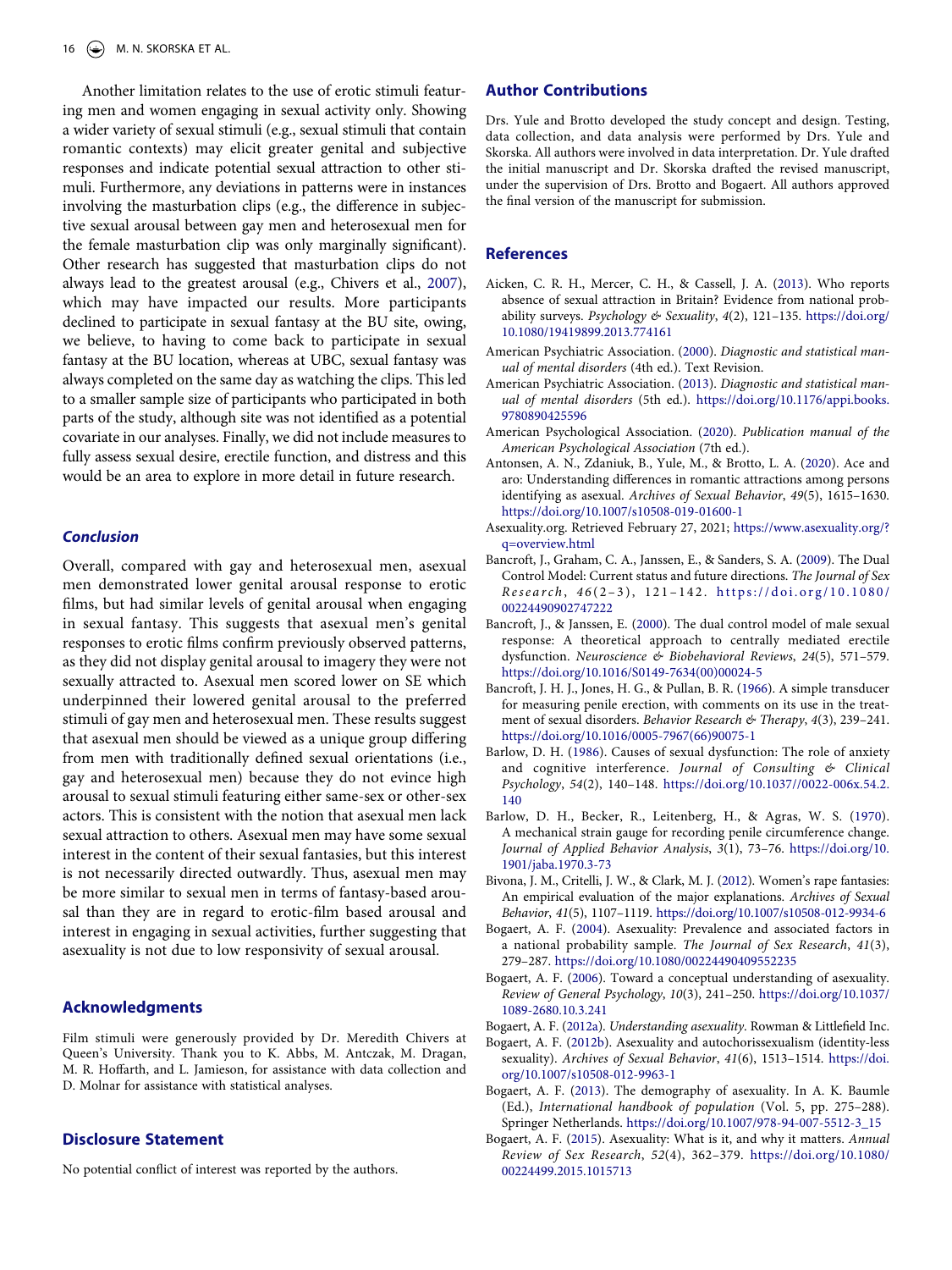- <span id="page-16-16"></span>Both, S., Everaerd, W., & Laan, E. [\(2007\)](#page-1-5). Desire emerges from excitement: A psychophysiological perspective on sexual motivation. In E. Janssen (Ed.), *The psychophysiology of sex* (pp. 327–339). Indiana University Press.
- <span id="page-16-10"></span>Brotto, L. A. ([2010](#page-1-6)). The DSM diagnostic criteria for sexual aversion disorder. *Archives of Sexual Behavior*, *39*(2), 271–277. [https://doi.org/](https://doi.org/10.1007/s10508-009-9534-2) [10.1007/s10508-009-9534-2](https://doi.org/10.1007/s10508-009-9534-2)
- <span id="page-16-1"></span>Brotto, L. A., Knudson, G., Inskip, J., & Rhodes, K. [\(2010\)](#page-0-10). Asexuality: A mixed-methods approach. *Archives of Sexual Behavior*, *39*(3), 599–618. <https://doi.org/10.1007/s10508-008-9434-x>
- <span id="page-16-26"></span>Brotto, L. A., & Yule, M. A. ([2011\)](#page-2-3). Physiological and subjective sexual arousal in self-identified asexual women. *Archives of Sexual Behavior*, *40*(4), 699–712. <https://doi.org/10.1007/s10508-010-9671-7>
- <span id="page-16-2"></span>Brotto, L. A., & Yule, M. A. [\(2017\)](#page-0-11). Asexuality: Sexual orientation, paraphilia, sexual dysfunction, or none of the above? *Archives of Sexual Behavior*, *46*(3), 619–627. <https://doi.org/10.1007/s10508-016-0802-7>
- <span id="page-16-11"></span>Brotto, L. A., Yule, M. A., & Gorzalka, B. B. ([2015](#page-1-7)). Asexuality: An extreme variant of sexual desire disorder? *Journal of Sexual Medicine*, *12*(3), 646–660. <https://doi.org/10.1111/jsm.12806>
- <span id="page-16-38"></span>Brown, N. B., Peragine, D., VanderLaan, D. P., Kingstone, A., & Brotto, L. A. ([2021](#page-14-0)). Cognitive processing of sexual cues in asexual individuals and heterosexual women with desire/arousal difficulties. *PLOS One*, *16*(5), e0251074. Article e0251074. [https://doi.org/10.](https://doi.org/10.1371/journal.pone.0251074) [1371/journal.pone.0251074](https://doi.org/10.1371/journal.pone.0251074)
- <span id="page-16-17"></span>Chivers, M. L. ([2005\)](#page-1-8). A brief review and discussion of sex differences in the specificity of sexual arousal. *Sexual & Relationship Therapy*, *20*(4), 377–390. <https://doi.org/10.1080/14681990500238802>
- <span id="page-16-20"></span>Chivers, M. L., Rieger, G., Latty, E., & Bailey, J. M. ([2004](#page-2-4)). A sex difference in the specificity of sexual arousal. *Psychological Science*, *15*(11), 736–744. <https://doi.org/10.1111/j.0956-7976.2004.00750.x>
- <span id="page-16-24"></span>Chivers, M. L., Seto, M. C., & Blanchard, R. [\(2007](#page-2-5)). Gender and sexual orientation differences in sexual response to sexual activities versus gender of actors in sexual films. *Journal of Personality and Social Psychology*, *93*(6), 1108–1121. [https://doi.org/10.1037/0022-](https://doi.org/10.1037/0022-3514.93.6.1108) [3514.93.6.1108](https://doi.org/10.1037/0022-3514.93.6.1108)
- <span id="page-16-25"></span>Chivers, M. L., Seto, M. C., Lalumière, M. L., Laan, E., & Grimbos, T. ([2010\)](#page-2-5). Agreement of self-reported and genital measures of sexual arousal in men and women: A meta-analysis. *Archives of Sexual Behavior*, *39*(1), 5–56. <https://doi.org/10.1007/s10508-009-9556-9>
- <span id="page-16-8"></span>Clifford, R. [\(1978](#page-1-3)). Development of masturbation in college women. *Archives of Sexual Behavior*, *7*(6), 559–573. [https://doi.org/10.1007/](https://doi.org/10.1007/BF01541922) [BF01541922](https://doi.org/10.1007/BF01541922)
- <span id="page-16-35"></span>Cohen, J. ([1988\)](#page-7-1). *Statistical power analysis for the behavioral sciences* (2nd ed.). Erlbaum.
- <span id="page-16-9"></span>Critelli, J. W., & Bivona, J. M. [\(2008\)](#page-1-3). Women's erotic rape fantasies: An evaluation of theory and research. *The Journal of Sex Research*, *45*(1), 57–70. <https://doi.org/10.1080/00224490701808191>
- <span id="page-16-3"></span>Decker, J. S. ([2014](#page-0-12)). *The invisible orientation: An introduction to asexuality*. Skyhorse Publishing.
- <span id="page-16-7"></span>Ellis, B. J., & Symons, D. ([1990](#page-1-9)). Sex differences in sexual fantasy: An evolutionary psychological approach. *The Journal of Sex Research*, *27*  (4), 527–555.<https://doi.org/10.1080/00224499009551579>
- <span id="page-16-36"></span>Field, A. ([2013](#page-7-2)). *Discovering statistics using IBM SPSS statistics* (4th ed.). Sage Publications.
- <span id="page-16-37"></span>Freund, K. [\(1963](#page-13-1)). A laboratory method for diagnosing predominance of homo- or hetero-erotic interest in the male. *Behavior Research & Therapy*, *1*(1), 85–93. [https://doi.org/10.1016/0005-](https://doi.org/10.1016/0005-7967(63)90012-3) [7967\(63\)90012-3](https://doi.org/10.1016/0005-7967(63)90012-3)
- <span id="page-16-39"></span>Gazzola, S. B., & Morrison, M. A. [\(2012\)](#page-14-1). Asexuality: An emergent sexual orientation. In T. D. Morrison, M. A. Morrison, M. A. Carrigan, & D. T. McDermott (Eds.), *Sexual minority research in the new millennium* (pp. 24–44). Nova Science Publishers.
- <span id="page-16-40"></span>Ginoza, M. K., & Miller, T., & AVEN Survey Team. (Nov 1, [2014](#page-14-2)). *The 2014 AVEN community census: Preliminary findings*. Retrieved April 1, 2018 from [https://asexualcensus.files.wordpress.com/2014/11/2014cen](https://asexualcensus.files.wordpress.com/2014/11/2014censuspreliminaryreport.pdf)  [suspreliminaryreport.pdf](https://asexualcensus.files.wordpress.com/2014/11/2014censuspreliminaryreport.pdf)
- <span id="page-16-12"></span>Gupta, K. ([2017](#page-1-10)). "And now I'm just different, but there's nothing actually wrong with me": Asexual marginalization and resistance. *Journal of Homosexuality*, *64*(8), 991–1013. [https://doi.org/10.1080/00918369.](https://doi.org/10.1080/00918369.2016.1236590) [2016.1236590](https://doi.org/10.1080/00918369.2016.1236590)
- <span id="page-16-31"></span>Heiman, J. R., & Rowland, D. L. ([1983](#page-4-2)). Affective and physiological sexual response patterns: The effects of instructions on sexually functional and dysfunctional men. *Journal of Psychosomatic Research*, *27*(2), 105–116. [https://doi.org/10.1016/0022-3999\(83\)90086-7](https://doi.org/10.1016/0022-3999(83)90086-7)
- <span id="page-16-4"></span>Höglund, J., Jern, P., Sandnabba, N. K., & Santtilla, P. [\(2014\)](#page-0-4). Finnish women and men who self-report no sexual attraction in the past 12 months: Prevalence, relationship status, and sexual behavior history. *Archives of Sexual Behavior*, *43*(5), 879–889. [https://doi.org/10.1007/](https://doi.org/10.1007/s10508-013-0240-8) [s10508-013-0240-8](https://doi.org/10.1007/s10508-013-0240-8)
- <span id="page-16-21"></span>Jabbour, J., Holmes, L., Syliva, D., Hsu, K. J., Semon, T. L., Rosenthal, A. M., Safron, A., Slettevold, E., Watts-Overall, T. M., Savin-Williams, R. C., Sylla, J., Rieger, G., & Bailey, J. M. [\(2020](#page-2-6)). Robust evidence for bisexual orientation among men. *Proceedings of the National Academy of Sciences*, *117*(31), 18369–18377. [https://doi.org/](https://doi.org/10.1073/pnas.2003631117)  [10.1073/pnas.2003631117](https://doi.org/10.1073/pnas.2003631117)
- <span id="page-16-32"></span>Janssen, E., Prause, N., & Geer, J. H. [\(2007\)](#page-5-1). The sexual response. In J. T. Cacioppo, L. G. Tassinary, & G. G. Bernston (Eds.), *Handbook of psychophysiology* (3rd ed., pp. 245–266). Cambridge University Press.
- <span id="page-16-30"></span>Janssen, E., Vorst, H., Finn, P., & Bancroft, J. [\(2002\)](#page-4-3). The Sexual Inhibition (SIS) and Sexual Excitation (SES) Scales: I. Measuring sexual inhibition and excitation proneness in men. *The Journal of Sex Research*, *39*(2), 114–126. <https://doi.org/10.1080/00224490209552130>
- <span id="page-16-0"></span>Jay, D. ([2011](#page-0-13)). *Asexual Visibility and Education Network (AVEN)*. [https://](https://www.asexuality.org/?q=overview.html)  [www.asexuality.org/?q=overview.html](https://www.asexuality.org/?q=overview.html)
- <span id="page-16-15"></span>Kaplan, H. S. ([1979](#page-1-11)). *Disorders of sexual desire*. Brunner/Mazel.
- <span id="page-16-29"></span>Katz, R. C., Gipson, M. T., Kearl, A., & Kriskovich, M. [\(1989\)](#page-4-4). Assessing sexual aversion in college students: The Sexual Aversion Scale. *Journal of Sex & Marital Therapy*, *15*(2), 135–140. [https://doi.org/10.1080/](https://doi.org/10.1080/00926238908403818) [00926238908403818](https://doi.org/10.1080/00926238908403818)
- <span id="page-16-6"></span>Kinsey, A. C., Pomeroy, W. R., & Martin, C. E. ([1948](#page-0-14)). *Sexual behavior in the human male*. Saunders.
- <span id="page-16-28"></span>Kiss, M. J., McDonagh, L. K., Sparks, B., Hamp, T., & Morrison, T. G. ([2021](#page-4-5)). Accurately assessing gay men's erectile functioning: A critique of the International Index of Erectile Function (IIEF) use with gay men. *The Journal of Sex Research*, *58*(5), 589–598. [https://doi.org/10.1080/](https://doi.org/10.1080/00224499.2020.1811195) [00224499.2020.1811195](https://doi.org/10.1080/00224499.2020.1811195)
- <span id="page-16-5"></span>LeVay, S., & Baldwin, J. [\(2011\)](#page-0-15). *Human sexuality* (4th ed.). Sinauer.
- <span id="page-16-14"></span>MacInnis, C. C., & Hodson, G. [\(2012\)](#page-1-10). Intergroup bias toward "Group X": Evidence of prejudice, dehumanization, avoidance, and discrimination against asexuals. *Group Processes & Intergroup Relations*, *15*(6), 725–743. <https://doi.org/10.1177/1368430212442419>
- <span id="page-16-34"></span>Murphy, L., Ranger, R., Fedoroff, J. P., Stewart, H., Dwyer, R. G., & Burke, W. ([2015\)](#page-6-1). Standardization of penile plethysmography testing in assessment of problematic sexual interests. *The Journal of Sexual Medicine*, *12*(9), 1853–1861. <https://doi.org/10.1111/jsm.12979>
- <span id="page-16-13"></span>Prause, N., & Graham, C. A. ([2007\)](#page-1-12). Asexuality: Classification and characterization. *Archives of Sexual Behavior*, *36*(3), 341–356. [https://](https://doi.org/10.1007/s10508-006-9142-3)  [doi.org/10.1007/s10508-006-9142-3](https://doi.org/10.1007/s10508-006-9142-3)
- <span id="page-16-33"></span>Rellini, A. H., McCall, K. M., Randall, P. K., & Meston, C. M. [\(2005\)](#page-5-2). The relationship between women's subjective and physiological sexual arousal. *Psychophysiology*, *42*(1), 116–124. [https://doi.org/10.1111/j.](https://doi.org/10.1111/j.1469-8986.2005.00259.x) [1469-8986.2005.00259.x](https://doi.org/10.1111/j.1469-8986.2005.00259.x)
- <span id="page-16-22"></span>Rieger, G., Chivers, M. L., & Bailey, M. ([2005](#page-2-6)). Sexual arousal patterns of bisexual men. *Psychological Science*, *16*(8), 579–584. [https://doi.org/10.](https://doi.org/10.1111/j.1467-9280.2005.01578.x)  [1111/j.1467-9280.2005.01578.x](https://doi.org/10.1111/j.1467-9280.2005.01578.x)
- <span id="page-16-18"></span>Rosen, R. C., & Beck, J. G. [\(1988\)](#page-2-7). *Patterns of sexual arousal: Psychophysiological processes and clinical applications*. Guilford Press.
- <span id="page-16-27"></span>Rosen, R. C., Riley, A., Wagner, G., Osterloh, I. H., Kirkpatrick, J., & Mishra, A. [\(1997\)](#page-4-6). The International Index of Erectile Function (IIEF): A multidimensional scale for assessment of erectile dysfunction. *Urology*, *49*(6), 822–830. [https://doi.org/10.1016/S0090-4295\(97\)](https://doi.org/10.1016/S0090-4295(97)00238-0) [00238-0](https://doi.org/10.1016/S0090-4295(97)00238-0)
- <span id="page-16-23"></span>Rosenthal, A. M., Sylva, D., Safron, A., & Bailey, M. [\(2011](#page-2-8)). Sexual arousal patterns of bisexual men revisited. *Biological Psychology*, *88*(1), 112–115. <https://doi.org/10.1016/j.biopsycho.2011.06.015>
- <span id="page-16-19"></span>Savin-Williams, R. C., & Diamond, L. M. ([2000\)](#page-2-9). Sexual identity trajectories among sexual-minority youths: Gender comparisons. *Archives of Sexual Behavior*, *29*(6), 607–627. [https://doi.org/10.1023/](https://doi.org/10.1023/A:1002058505138)  [A:1002058505138](https://doi.org/10.1023/A:1002058505138)